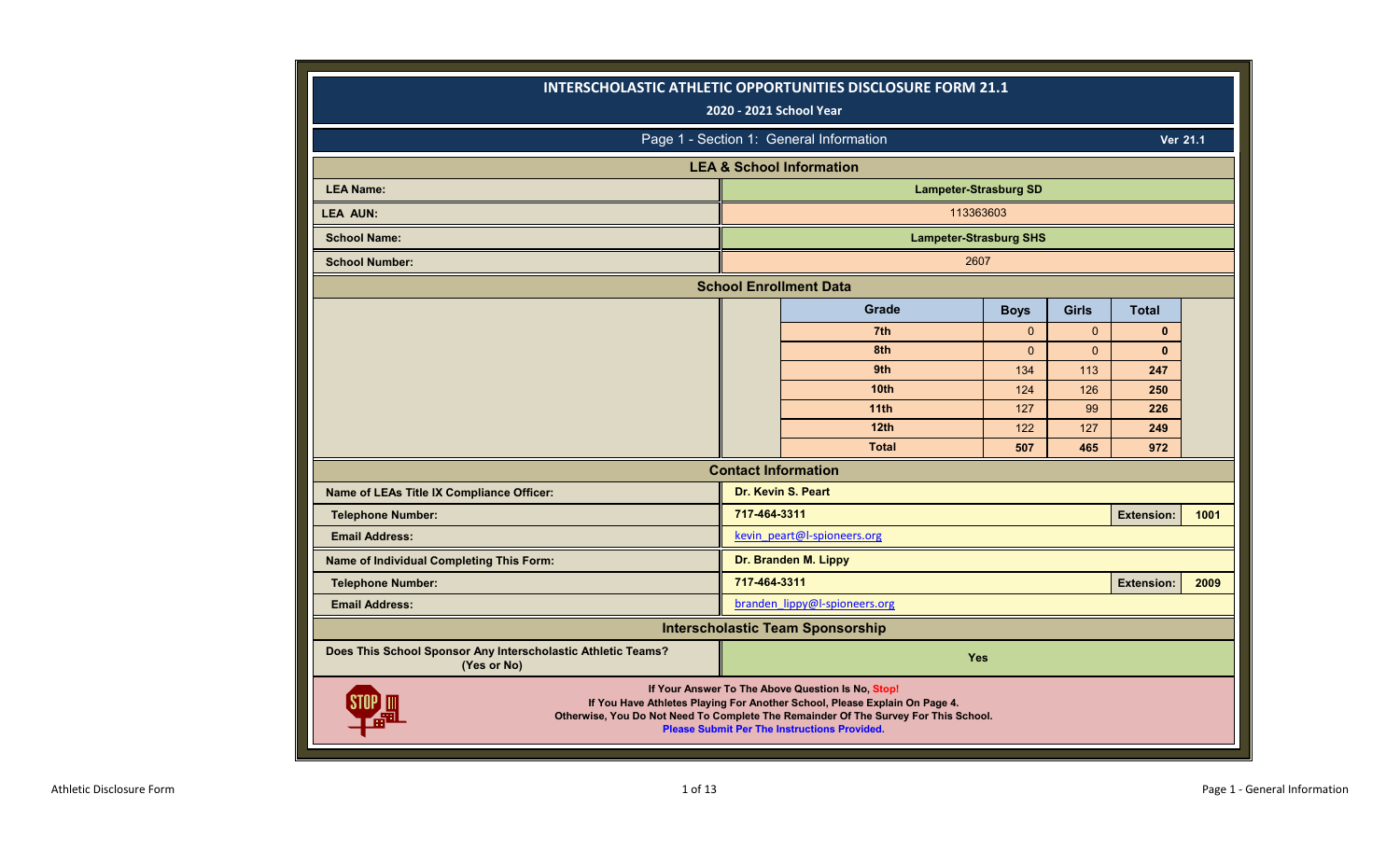|                                                   |                     |                                       |                      |                                                     |                                           |     |                                   |              |                        |                            |                                                   | <b>INTERSCHOLASTIC ATHLETIC OPPORTUNITIES DISCLOSURE FORM 21.1</b><br>2020 - 2021 School Year |                |                           |                                                         |                              |                |                                                                    |                      |                  |                                           |                  |                                        |                               |                  |                                                                                  |                  |
|---------------------------------------------------|---------------------|---------------------------------------|----------------------|-----------------------------------------------------|-------------------------------------------|-----|-----------------------------------|--------------|------------------------|----------------------------|---------------------------------------------------|-----------------------------------------------------------------------------------------------|----------------|---------------------------|---------------------------------------------------------|------------------------------|----------------|--------------------------------------------------------------------|----------------------|------------------|-------------------------------------------|------------------|----------------------------------------|-------------------------------|------------------|----------------------------------------------------------------------------------|------------------|
|                                                   |                     | School: Lampeter-Strasburg SHS - 2607 |                      |                                                     |                                           |     |                                   |              |                        |                            |                                                   | Page 2 - Section 1: Team Information                                                          |                |                           |                                                         |                              |                |                                                                    |                      |                  |                                           |                  | LEA: Lampeter-Strasburg SD - 113363603 |                               |                  |                                                                                  |                  |
|                                                   |                     |                                       |                      |                                                     |                                           |     |                                   |              | <b>TEAM MEMBERSHIP</b> |                            |                                                   |                                                                                               |                |                           |                                                         |                              |                |                                                                    |                      |                  |                                           |                  |                                        | <b>COACHES &amp; TRAINERS</b> |                  |                                                                                  |                  |
| <b>Sport</b>                                      | Boys/Girls          | Level                                 |                      | <b>Total Number of Participants</b><br>Competition) | As Of The Day Of The First Scheduled Team |     | Season(s) Team<br><b>Competes</b> |              |                        |                            | <b>Team History</b><br>(Format = YYYY, e.g. 1955) |                                                                                               |                | Per Season                | <b>Total Number of</b><br><b>Competitions Scheduled</b> |                              |                | <b>Total Number of</b><br><b>Competitions Played Per</b><br>Season |                      |                  | <b>NUMBER OF COACHES PER TEAM</b><br>Head |                  | <b>Assistant</b>                       | <b>Trainer 1</b>              | <b>Trainer 2</b> | PERCENTAGE OF TIME SPENT BY EACH<br>ATHLETIC TRAINER WITH EACH TEAM<br>Trainer 3 | <b>Trainer 4</b> |
|                                                   |                     |                                       | <b>Boys</b>          | Girls                                               | <b>TOTAL</b>                              | F   | $\boldsymbol{\mathsf{w}}$         | $\mathbf{S}$ | Year<br>Established    | Year of<br><b>Demotion</b> | Year of<br>Elimination                            | Year of<br>einstatemen                                                                        | F              | $\boldsymbol{\mathsf{w}}$ | $\mathsf{s}$                                            | <b>Total</b>                 | F              | $\boldsymbol{\mathsf{w}}$<br>$\mathsf{s}$                          | Total                | <b>Full Time</b> | <b>Part Time</b>                          | <b>Full Time</b> | <b>Part Time</b>                       | 42.86%                        | 42.86%           | 0.00%                                                                            | 0.00%            |
| <b>Baseball</b>                                   | Boys                | Varsity                               | 22                   |                                                     | 22                                        |     |                                   | Yes          |                        |                            |                                                   |                                                                                               |                |                           | 20                                                      | 20                           |                | 20                                                                 | 20                   |                  | 1                                         |                  | 1                                      | 3.75%                         | 3.75%            | 0.00%                                                                            | 0.00%            |
| <b>Basketball</b>                                 | Boys                | Varsity                               | 15                   |                                                     | 15                                        |     | Yes                               |              |                        |                            |                                                   |                                                                                               |                | 13                        |                                                         | 13                           |                | 13                                                                 | 13                   |                  | <sup>1</sup>                              |                  | $\mathbf{1}$                           | 3.05%                         | 3.05%            | 0.00%                                                                            | 0.00%            |
| <b>Bowling</b>                                    | Boys                | Varsity                               | 6                    |                                                     | $6 \overline{6}$                          |     | Yes                               |              |                        |                            |                                                   |                                                                                               |                | 13                        |                                                         | 13                           |                | 13                                                                 | 13                   |                  | $\mathbf{1}$                              |                  |                                        | 0.00%                         | 0.00%            | 0.00%                                                                            | $0.00\%$         |
| <b>Cross Country</b>                              | Boys                | Varsity                               | 27                   |                                                     | 27                                        | Yes |                                   |              |                        |                            |                                                   |                                                                                               | $\overline{7}$ |                           |                                                         | $\overline{7}$               | $\overline{7}$ |                                                                    | $7\overline{ }$      |                  | $\overline{1}$                            |                  | $\mathbf{1}$                           | 0.13%                         | 0.13%            | 0.00%                                                                            | 0.00%            |
| Football                                          | Boys                | Varsity                               | 50                   |                                                     | 50                                        | Yes |                                   |              |                        |                            |                                                   |                                                                                               | 8              |                           |                                                         | 8                            | 8              |                                                                    | $\mathbf{8}$         |                  | $\mathbf{1}$                              |                  | 5                                      | 11.50%                        | 11.50%           | 0.00%                                                                            | 0.00%            |
| Golf<br>Lacrosse                                  | Boys<br>Boys        | Varsity<br>Varsity                    | 9<br>24              |                                                     | $\overline{9}$<br>$24$                    | Yes |                                   | Yes          |                        |                            |                                                   |                                                                                               | 6              |                           | 18                                                      | 18                           | 6              | 18                                                                 | 6<br>18              |                  | $\mathbf{1}$<br>$\mathbf{1}$              |                  | 1                                      | 0.00%<br>2.30%                | 0.00%<br>2.30%   | 0.00%<br>0.00%                                                                   | 0.00%<br>0.00%   |
| Rifle                                             | Boys                | Varsity                               |                      |                                                     | $\overline{0}$                            |     |                                   |              |                        |                            |                                                   |                                                                                               |                |                           |                                                         | $\mathbf{0}$                 |                |                                                                    | $\Omega$             |                  |                                           |                  |                                        | 0.00%                         | 0.00%            | 0.00%                                                                            | 0.00%            |
| Soccer                                            | Boys                | Varsity                               | 29                   |                                                     | 29                                        | Yes |                                   |              |                        |                            |                                                   |                                                                                               | 14             |                           |                                                         | 14                           | 14             |                                                                    | 14                   |                  | $\overline{1}$                            |                  | $\overline{1}$                         | 0.70%                         | 0.70%            | 0.00%                                                                            | 0.00%            |
| <b>Swimming and Diving</b>                        | Boys                | Varsity                               | -9                   |                                                     | $\mathbf{q}$                              |     | Yes                               |              |                        |                            |                                                   |                                                                                               |                | 6                         |                                                         | 6                            |                | -6                                                                 | 6                    |                  | 1                                         |                  | <sup>1</sup>                           | 0.10%                         | 0.10%            | 0.00%                                                                            | 0.00%            |
| <b>Tennis</b>                                     | Boys                | Varsity                               | 17                   |                                                     | 17                                        |     |                                   | Yes          |                        |                            |                                                   |                                                                                               |                |                           | 15                                                      | 15                           |                | 15                                                                 | 15                   |                  | $\mathbf{1}$                              |                  |                                        | 0.45%                         | 0.45%            | 0.00%                                                                            | 0.00%            |
| Track & Field (Indoor)                            | Boys                | Varsity                               |                      |                                                     | $\mathbf{0}$                              |     |                                   |              |                        |                            |                                                   |                                                                                               |                |                           |                                                         | $\Omega$                     |                |                                                                    | $\Omega$             |                  |                                           |                  |                                        | 0.00%                         | 0.00%            | 0.00%                                                                            | 0.00%            |
| <b>Track &amp; Field (Outdoor)</b>                | Boys                | Varsity                               | 46                   |                                                     | 46                                        |     |                                   | Yes          |                        |                            |                                                   |                                                                                               |                |                           | 8                                                       | $\mathbf{g}$                 |                | 8                                                                  | $\mathbf{8}$         |                  | $\overline{1}$                            |                  | 5                                      | 2.35%                         | 2.35%            | 0.00%                                                                            | 0.00%            |
| Volleyball                                        | Boys                | Varsity                               |                      |                                                     | $\overline{0}$                            |     |                                   |              |                        |                            |                                                   |                                                                                               |                |                           |                                                         | $\mathbf{0}$                 |                |                                                                    | $\overline{0}$       |                  |                                           |                  |                                        | 0.00%                         | 0.00%            | 0.00%                                                                            | 0.00%            |
| <b>Water Polo</b>                                 | Boys                | Varsity                               |                      |                                                     | $\mathbf{0}$                              |     |                                   |              |                        |                            |                                                   |                                                                                               |                |                           |                                                         | $\Omega$                     |                |                                                                    | $\circ$              |                  |                                           |                  |                                        | 0.00%                         | 0.00%            | 0.00%                                                                            | 0.00%            |
| Wrestling                                         | Boys                | Varsity                               | 20                   |                                                     | 20                                        |     | Yes                               |              |                        |                            |                                                   |                                                                                               |                | 14                        |                                                         | 14                           |                | 14                                                                 | $14\,$               |                  | 1                                         |                  | 1                                      | 3.90%                         | 3.90%            | 0.00%                                                                            | 0.00%            |
| <b>Baseball</b><br><b>Basketball</b>              | Boys<br>Boys        | Jr Varsity<br>Jr Varsity              | 22<br>$\overline{7}$ |                                                     | 22<br>$\overline{7}$                      |     | Yes                               | Yes          |                        |                            |                                                   |                                                                                               |                | 13                        | 22                                                      | 22<br>13                     |                | 22<br>13                                                           | 22<br>13             |                  |                                           |                  | $\overline{2}$<br>$\mathbf{1}$         | 0.00%<br>0.00%                | 0.00%<br>0.00%   | 0.00%<br>0.00%                                                                   | 0.00%<br>0.00%   |
| <b>Bowling</b>                                    | Boys                | Jr Varsity                            |                      |                                                     | $\circ$                                   |     |                                   |              |                        |                            |                                                   |                                                                                               |                |                           |                                                         | $\mathbf 0$                  |                |                                                                    | $\Omega$             |                  |                                           |                  |                                        | 0.00%                         | 0.00%            | 0.00%                                                                            | 0.00%            |
| <b>Cross Country</b>                              | Boys                | Jr Varsity                            |                      |                                                     | $\mathbf 0$                               |     |                                   |              |                        |                            |                                                   |                                                                                               |                |                           |                                                         | $\mathbf 0$                  |                |                                                                    | $\circ$              |                  |                                           |                  | $\overline{1}$                         | 0.00%                         | 0.00%            | 0.00%                                                                            | 0.00%            |
| Football                                          | Boys                | Jr Varsity                            | 25                   |                                                     | 25                                        | Yes |                                   |              |                        |                            |                                                   |                                                                                               | 6              |                           |                                                         | 6                            | 6              |                                                                    | 6                    |                  |                                           |                  | 5                                      | 0.00%                         | 0.00%            | 0.00%                                                                            | 0.00%            |
| Golf                                              | Boys                | Jr Varsity                            |                      |                                                     | $\Omega$                                  |     |                                   |              |                        |                            |                                                   |                                                                                               |                |                           |                                                         | $\mathbf 0$                  |                |                                                                    | $\Omega$             |                  |                                           |                  |                                        | 0.00%                         | 0.00%            | 0.00%                                                                            | 0.00%            |
| Lacrosse                                          | Boys                | Jr Varsity                            |                      |                                                     | $\Omega$                                  |     |                                   |              |                        |                            |                                                   |                                                                                               |                |                           |                                                         | $\mathbf 0$                  |                |                                                                    | $\Omega$             |                  |                                           |                  |                                        | 0.00%                         | 0.00%            | 0.00%                                                                            | 0.00%            |
| Rifle                                             | Boys                | Jr Varsity                            |                      |                                                     | $\Omega$                                  |     |                                   |              |                        |                            |                                                   |                                                                                               |                |                           |                                                         | $\Omega$                     |                |                                                                    | $\mathbf{0}$         |                  |                                           |                  |                                        | 0.00%                         | 0.00%            | 0.00%                                                                            | 0.00%            |
| Soccer                                            | Boys                | Jr Varsity                            | 19                   |                                                     | 19                                        | Yes |                                   |              |                        |                            |                                                   |                                                                                               | 14             |                           |                                                         | 14                           | 14             |                                                                    | 14                   |                  |                                           |                  | $\mathbf{1}$                           | 0.00%                         | 0.00%            | 0.00%                                                                            | $0.00\%$         |
| <b>Swimming and Diving</b>                        | Boys                | Jr Varsity                            |                      |                                                     | $\overline{0}$                            |     |                                   |              |                        |                            |                                                   |                                                                                               |                |                           |                                                         | $\overline{0}$               |                |                                                                    | $\circ$              |                  |                                           |                  |                                        | 0.00%                         | 0.00%            | 0.00%                                                                            | 0.00%            |
| <b>Tennis</b>                                     | Boys                | Jr Varsity                            |                      |                                                     | $\mathbf{0}$                              |     |                                   |              |                        |                            |                                                   |                                                                                               |                |                           |                                                         | $\mathbf 0$                  |                |                                                                    | $\circ$              |                  |                                           |                  |                                        | 0.00%                         | 0.00%            | 0.00%                                                                            | 0.00%            |
| Track & Field (Indoor)<br>Track & Field (Outdoor) | Boys<br>Boys        | Jr Varsity<br>Jr Varsity              |                      |                                                     | $\circ$<br>$\mathbf{0}$                   |     |                                   |              |                        |                            |                                                   |                                                                                               |                |                           |                                                         | $\mathbf{0}$<br>$\mathbf{0}$ |                |                                                                    | $\circ$<br>$\circ$   |                  |                                           |                  | 5                                      | 0.00%                         | 0.00%            | 0.00%                                                                            | 0.00%            |
| Volleyball                                        | Boys                | Jr Varsity                            |                      |                                                     | $\overline{0}$                            |     |                                   |              |                        |                            |                                                   |                                                                                               |                |                           |                                                         | $\mathbf 0$                  |                |                                                                    | $\overline{0}$       |                  |                                           |                  |                                        | 0.00%<br>0.00%                | 0.00%<br>0.00%   | 0.00%<br>0.00%                                                                   | 0.00%<br>0.00%   |
| <b>Water Polo</b>                                 | Boys                | Jr Varsity                            |                      |                                                     | $\mathbf{0}$                              |     |                                   |              |                        |                            |                                                   |                                                                                               |                |                           |                                                         | $\mathbf 0$                  |                |                                                                    | $\Omega$             |                  |                                           |                  |                                        | 0.00%                         | 0.00%            | 0.00%                                                                            | 0.00%            |
| Wrestling                                         | Boys                | Jr Varsity                            |                      |                                                     | $\circ$                                   |     |                                   |              |                        |                            |                                                   |                                                                                               |                |                           |                                                         | $\mathbf{0}$                 |                |                                                                    | $\overline{0}$       |                  |                                           |                  |                                        | 0.00%                         | 0.00%            | 0.00%                                                                            | 0.00%            |
| <b>Baseball</b>                                   | Boys                | Freshman                              |                      |                                                     | $\mathbf{0}$                              |     |                                   |              |                        |                            |                                                   |                                                                                               |                |                           |                                                         | $\mathbf 0$                  |                |                                                                    | $\circ$              |                  |                                           |                  |                                        | 0.00%                         | 0.00%            | 0.00%                                                                            | 0.00%            |
| Basketball                                        | Boys                | Freshman                              |                      |                                                     | $\mathbf{0}$                              |     |                                   |              |                        |                            |                                                   |                                                                                               |                |                           |                                                         | $\mathbf 0$                  |                |                                                                    | $\circ$              |                  |                                           |                  | $\mathbf{1}$                           | 0.00%                         | 0.00%            | 0.00%                                                                            | 0.00%            |
| <b>Bowling</b>                                    | Boys                | Freshman                              |                      |                                                     | $\overline{0}$                            |     |                                   |              |                        |                            |                                                   |                                                                                               |                |                           |                                                         | $\mathbf 0$                  |                |                                                                    | $\mathbf{0}$         |                  |                                           |                  |                                        | 0.00%                         | 0.00%            | 0.00%                                                                            | 0.00%            |
| <b>Cross Country</b>                              | Boys                | Freshman                              |                      |                                                     | $\Omega$                                  |     |                                   |              |                        |                            |                                                   |                                                                                               |                |                           |                                                         | $\Omega$                     |                |                                                                    | $\Omega$             |                  |                                           |                  |                                        | 0.00%                         | 0.00%            | 0.00%                                                                            | 0.00%            |
| Football                                          | Boys                | Freshman                              |                      |                                                     | $\overline{0}$                            |     |                                   |              |                        |                            |                                                   |                                                                                               |                |                           |                                                         | $\mathbf 0$                  |                |                                                                    | $\Omega$             |                  |                                           |                  |                                        | 0.00%                         | 0.00%            | 0.00%                                                                            | 0.00%            |
| Golf                                              | Boys                | Freshman                              |                      |                                                     | $\overline{0}$                            |     |                                   |              |                        |                            |                                                   |                                                                                               |                |                           |                                                         | $\mathbf{0}$                 |                |                                                                    | $\Omega$             |                  |                                           |                  |                                        | 0.00%                         | 0.00%            | 0.00%                                                                            | 0.00%            |
| Lacrosse                                          | Boys                | Freshman                              |                      |                                                     | $\overline{0}$                            |     |                                   |              |                        |                            |                                                   |                                                                                               |                |                           |                                                         | $\circ$                      |                |                                                                    | $\Omega$             |                  |                                           |                  |                                        | 0.00%                         | 0.00%            | 0.00%                                                                            | 0.00%            |
| Rifle                                             | Boys<br><b>Boys</b> | Freshman<br>Freshmar                  |                      |                                                     | $\Omega$<br>$\Omega$                      |     |                                   |              |                        |                            |                                                   |                                                                                               |                |                           |                                                         | $\Omega$<br>$\Omega$         |                |                                                                    | $\Omega$<br>$\Omega$ |                  |                                           |                  |                                        | 0.00%                         | 0.00%            | 0.00%                                                                            | 0.00%            |
| Soccer                                            | Boys                | Freshman                              |                      |                                                     | $\Omega$                                  |     |                                   |              |                        |                            |                                                   |                                                                                               |                |                           |                                                         | $\Omega$                     |                |                                                                    | $\Omega$             |                  |                                           |                  |                                        | 0.00%                         | 0.00%            | 0.00%                                                                            | 0.00%            |
| <b>Swimming and Diving</b>                        |                     |                                       |                      |                                                     |                                           |     |                                   |              |                        |                            |                                                   |                                                                                               |                |                           |                                                         |                              |                |                                                                    |                      |                  |                                           |                  |                                        | 0.00%                         | 0.00%            | 0.00%                                                                            | 0.00%            |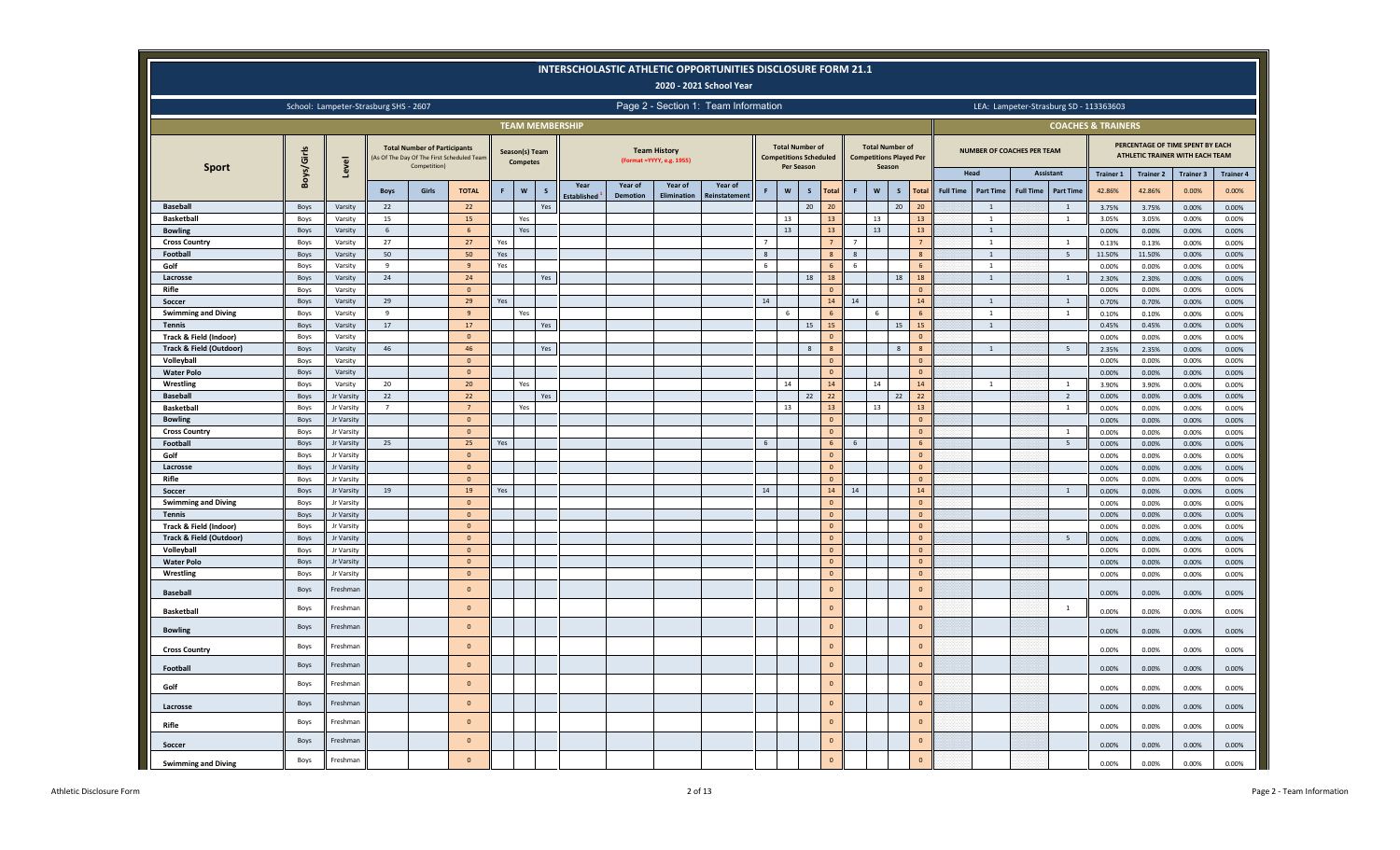|                            |            |                                       |             |                                                                                                  |                |    |                                   |   |                          |                 |                                                  | INTERSCHOLASTIC ATHLETIC OPPORTUNITIES DISCLOSURE FORM 21.1<br>2020 - 2021 School Year |                                             |                               |   |                                                                    |                   |                  |                  |                                   |                                        |                               |                  |                                                                            |                  |
|----------------------------|------------|---------------------------------------|-------------|--------------------------------------------------------------------------------------------------|----------------|----|-----------------------------------|---|--------------------------|-----------------|--------------------------------------------------|----------------------------------------------------------------------------------------|---------------------------------------------|-------------------------------|---|--------------------------------------------------------------------|-------------------|------------------|------------------|-----------------------------------|----------------------------------------|-------------------------------|------------------|----------------------------------------------------------------------------|------------------|
|                            |            | School: Lampeter-Strasburg SHS - 2607 |             |                                                                                                  |                |    |                                   |   |                          |                 |                                                  | Page 2 - Section 1: Team Information                                                   |                                             |                               |   |                                                                    |                   |                  |                  |                                   | LEA: Lampeter-Strasburg SD - 113363603 |                               |                  |                                                                            |                  |
|                            |            |                                       |             |                                                                                                  |                |    |                                   |   | <b>TEAM MEMBERSHIP</b>   |                 |                                                  |                                                                                        |                                             |                               |   |                                                                    |                   |                  |                  |                                   |                                        | <b>COACHES &amp; TRAINERS</b> |                  |                                                                            |                  |
| <b>Sport</b>               | Boys/Girls | Level                                 |             | <b>Total Number of Participants</b><br>As Of The Day Of The First Scheduled Team<br>Competition) |                |    | Season(s) Team<br><b>Competes</b> |   |                          |                 | <b>Team History</b><br>(Format =YYYY, e.g. 1955) |                                                                                        | <b>Total Number of</b><br><b>Per Season</b> | <b>Competitions Scheduled</b> |   | <b>Total Number of</b><br><b>Competitions Played Per</b><br>Season |                   |                  |                  | <b>NUMBER OF COACHES PER TEAM</b> |                                        |                               |                  | PERCENTAGE OF TIME SPENT BY EACH<br><b>ATHLETIC TRAINER WITH EACH TEAM</b> |                  |
|                            |            |                                       |             |                                                                                                  |                |    |                                   |   | Year                     | Year of         | Year of                                          | Year of                                                                                |                                             |                               |   |                                                                    |                   |                  | Head             |                                   | Assistant                              | <b>Trainer 1</b>              | <b>Trainer 2</b> | <b>Trainer 3</b>                                                           | <b>Trainer 4</b> |
|                            |            |                                       | <b>Boys</b> | Girls                                                                                            | <b>TOTAL</b>   | F. | W                                 | s | Established <sup>1</sup> | <b>Demotion</b> | Elimination                                      | <b>teinstatement</b>                                                                   | $\boldsymbol{\mathsf{w}}$                   | $\mathsf{s}$<br><b>Total</b>  | F | W                                                                  | S<br><b>Total</b> | <b>Full Time</b> | <b>Part Time</b> | <b>Full Time</b>                  | <b>Part Time</b>                       | 42.86%                        | 42.86%           | 0.00%                                                                      | 0.00%            |
| <b>Tennis</b>              | Boys       | Freshman                              |             |                                                                                                  | $\mathbf{0}$   |    |                                   |   |                          |                 |                                                  |                                                                                        |                                             | $\mathbf{0}$                  |   |                                                                    | $\circ$           |                  |                  |                                   |                                        | 0.00%                         | 0.00%            | 0.00%                                                                      | 0.00%            |
| Track & Field (Indoor)     | Boys       | Freshmar                              |             |                                                                                                  | $\mathbf{0}$   |    |                                   |   |                          |                 |                                                  |                                                                                        |                                             | $\mathbf{0}$                  |   |                                                                    | $\mathbf{0}$      |                  |                  |                                   |                                        | 0.00%                         | 0.00%            | 0.00%                                                                      | 0.00%            |
| Track & Field (Outdoor)    | Boys       | Freshmar                              |             |                                                                                                  | $\mathbf 0$    |    |                                   |   |                          |                 |                                                  |                                                                                        |                                             | $\mathbf{0}$                  |   |                                                                    | $\mathbf{0}$      |                  |                  |                                   |                                        | 0.00%                         | 0.00%            | 0.00%                                                                      | 0.00%            |
| Volleyball                 | Boys       | Freshman                              |             |                                                                                                  | $\mathbf 0$    |    |                                   |   |                          |                 |                                                  |                                                                                        |                                             | $\mathbf 0$                   |   |                                                                    | $\mathbf{0}$      |                  |                  |                                   |                                        | 0.00%                         | 0.00%            | 0.00%                                                                      | 0.00%            |
| <b>Water Polo</b>          | Boys       | Freshman                              |             |                                                                                                  | $\mathbf 0$    |    |                                   |   |                          |                 |                                                  |                                                                                        |                                             | $\mathbf{0}$                  |   |                                                                    | $\mathbf{0}$      |                  |                  |                                   |                                        | 0.00%                         | 0.00%            | 0.00%                                                                      | 0.00%            |
| Wrestling                  | Boys       | Freshman                              |             |                                                                                                  | $\mathbf 0$    |    |                                   |   |                          |                 |                                                  |                                                                                        |                                             | $\Omega$                      |   |                                                                    | $\Omega$          |                  |                  |                                   |                                        | 0.00%                         | 0.00%            | 0.00%                                                                      | 0.00%            |
| <b>Baseball</b>            | Boys       | 8th Grade                             |             |                                                                                                  | $\overline{0}$ |    |                                   |   |                          |                 |                                                  |                                                                                        |                                             | $\Omega$                      |   |                                                                    | $\Omega$          |                  |                  |                                   |                                        | 0.00%                         | 0.00%            | 0.00%                                                                      | 0.00%            |
| <b>Basketball</b>          | Boys       | 8th Grade                             |             |                                                                                                  | $\Omega$       |    |                                   |   |                          |                 |                                                  |                                                                                        |                                             | $\mathbf 0$                   |   |                                                                    | $\mathbf{0}$      |                  |                  |                                   |                                        | 0.00%                         | 0.00%            | 0.00%                                                                      | 0.00%            |
| <b>Bowling</b>             | Boys       | 8th Grade                             |             |                                                                                                  | $\Omega$       |    |                                   |   |                          |                 |                                                  |                                                                                        |                                             | $\mathbf{0}$                  |   |                                                                    | $\circ$           |                  |                  |                                   |                                        | 0.00%                         | 0.00%            | 0.00%                                                                      |                  |
|                            | Boys       | 8th Grade                             |             |                                                                                                  | $\Omega$       |    |                                   |   |                          |                 |                                                  |                                                                                        |                                             | $\Omega$                      |   |                                                                    | $\circ$           |                  |                  |                                   |                                        |                               |                  |                                                                            | 0.00%            |
| <b>Cross Country</b>       | Boys       | 8th Grade                             |             |                                                                                                  | $\Omega$       |    |                                   |   |                          |                 |                                                  |                                                                                        |                                             | $\mathbf 0$                   |   |                                                                    | $\mathbf{0}$      |                  |                  |                                   |                                        | 0.00%                         | 0.00%            | 0.00%                                                                      | 0.00%            |
| Football<br>Golf           | Boys       | 8th Grade                             |             |                                                                                                  | $\mathbf{0}$   |    |                                   |   |                          |                 |                                                  |                                                                                        |                                             | $\mathbf 0$                   |   |                                                                    | $\mathbf{0}$      |                  |                  |                                   |                                        | 0.00%<br>0.00%                | 0.00%<br>0.00%   | 0.00%<br>0.00%                                                             | 0.00%<br>0.00%   |
| Lacrosse                   | Boys       | 8th Grade                             |             |                                                                                                  | $\overline{0}$ |    |                                   |   |                          |                 |                                                  |                                                                                        |                                             | $\mathbf{0}$                  |   |                                                                    | $\mathbf 0$       |                  |                  |                                   |                                        | 0.00%                         | 0.00%            | 0.00%                                                                      | 0.00%            |
| Rifle                      | Boys       | 8th Grade                             |             |                                                                                                  | $\Omega$       |    |                                   |   |                          |                 |                                                  |                                                                                        |                                             | $\mathbf{0}$                  |   |                                                                    | $\mathbf{0}$      |                  |                  |                                   |                                        | 0.00%                         | 0.00%            | 0.00%                                                                      | 0.00%            |
| Soccer                     | Boys       | 8th Grade                             |             |                                                                                                  | $\Omega$       |    |                                   |   |                          |                 |                                                  |                                                                                        |                                             | $\mathbf{0}$                  |   |                                                                    | $\mathbf{0}$      |                  |                  |                                   |                                        | 0.00%                         | 0.00%            | 0.00%                                                                      | 0.00%            |
| <b>Swimming and Diving</b> | Boys       | 8th Grade                             |             |                                                                                                  | $\Omega$       |    |                                   |   |                          |                 |                                                  |                                                                                        |                                             | $\mathbf{0}$                  |   |                                                                    | $\mathbf{0}$      |                  |                  |                                   |                                        | 0.00%                         | 0.00%            | 0.00%                                                                      | 0.00%            |
| <b>Tennis</b>              | Boys       | 8th Grade                             |             |                                                                                                  | $\mathbf{0}$   |    |                                   |   |                          |                 |                                                  |                                                                                        |                                             | $\mathbf{0}$                  |   |                                                                    | $\mathbf{0}$      |                  |                  |                                   |                                        | 0.00%                         | 0.00%            | 0.00%                                                                      | 0.00%            |
| Track & Field (Indoor)     | Boys       | 8th Grade                             |             |                                                                                                  | $\mathbf{0}$   |    |                                   |   |                          |                 |                                                  |                                                                                        |                                             | $\mathbf{0}$                  |   |                                                                    | $\mathbf{0}$      |                  |                  |                                   |                                        | 0.00%                         | 0.00%            | 0.00%                                                                      | 0.00%            |
| Track & Field (Outdoor)    | Boys       | 8th Grade                             |             |                                                                                                  | $\Omega$       |    |                                   |   |                          |                 |                                                  |                                                                                        |                                             | $\mathbf{0}$                  |   |                                                                    | $\mathbf{0}$      |                  |                  |                                   |                                        | 0.00%                         | 0.00%            | 0.00%                                                                      | 0.00%            |
| Volleyball                 | Boys       | 8th Grade                             |             |                                                                                                  | $\overline{0}$ |    |                                   |   |                          |                 |                                                  |                                                                                        |                                             | $\Omega$                      |   |                                                                    | $\Omega$          |                  |                  |                                   |                                        | 0.00%                         | 0.00%            | 0.00%                                                                      | 0.00%            |
| <b>Water Polo</b>          | Boys       | 8th Grade                             |             |                                                                                                  | $\overline{0}$ |    |                                   |   |                          |                 |                                                  |                                                                                        |                                             | $\mathbf{0}$                  |   |                                                                    | $\overline{0}$    |                  |                  |                                   |                                        | 0.00%                         | 0.00%            | 0.00%                                                                      | 0.00%            |
| Wrestling                  | Boys       | 8th Grade                             |             |                                                                                                  | $\Omega$       |    |                                   |   |                          |                 |                                                  |                                                                                        |                                             | $\mathbf{0}$                  |   |                                                                    | $\mathbf 0$       |                  |                  |                                   |                                        | 0.00%                         | 0.00%            | 0.00%                                                                      | 0.00%            |
| <b>Baseball</b>            | Boys       | 7th Grade                             |             |                                                                                                  | $\mathbf{0}$   |    |                                   |   |                          |                 |                                                  |                                                                                        |                                             | $\mathbf{0}$                  |   |                                                                    | $\mathbf 0$       |                  |                  |                                   |                                        | 0.00%                         | 0.00%            | 0.00%                                                                      | 0.00%            |
| <b>Basketball</b>          | Boys       | 7th Grade                             |             |                                                                                                  | $\overline{0}$ |    |                                   |   |                          |                 |                                                  |                                                                                        |                                             | $\mathbf{0}$                  |   |                                                                    | $\mathbf{0}$      |                  |                  |                                   |                                        | 0.00%                         | 0.00%            | 0.00%                                                                      | 0.00%            |
| <b>Bowling</b>             | Boys       | 7th Grade                             |             |                                                                                                  | $\overline{0}$ |    |                                   |   |                          |                 |                                                  |                                                                                        |                                             | $\mathbf{0}$                  |   |                                                                    | $\mathbf 0$       |                  |                  |                                   |                                        | 0.00%                         | 0.00%            | 0.00%                                                                      | 0.00%            |
| <b>Cross Country</b>       | Boys       | 7th Grade                             |             |                                                                                                  | $\overline{0}$ |    |                                   |   |                          |                 |                                                  |                                                                                        |                                             | $\mathbf{0}$                  |   |                                                                    | $\mathbf{0}$      |                  |                  |                                   |                                        | 0.00%                         | 0.00%            | 0.00%                                                                      | 0.00%            |
| Football                   | Boys       | 7th Grade                             |             |                                                                                                  | $\overline{0}$ |    |                                   |   |                          |                 |                                                  |                                                                                        |                                             | $\mathbf{0}$                  |   |                                                                    | $\mathbf 0$       |                  |                  |                                   |                                        | 0.00%                         | 0.00%            | 0.00%                                                                      | 0.00%            |
| Golf                       | Boys       | 7th Grade                             |             |                                                                                                  | $\mathbf{0}$   |    |                                   |   |                          |                 |                                                  |                                                                                        |                                             | $\Omega$                      |   |                                                                    | $\Omega$          |                  |                  |                                   |                                        |                               |                  |                                                                            |                  |
|                            | Boys       | 7th Grade                             |             |                                                                                                  | $\Omega$       |    |                                   |   |                          |                 |                                                  |                                                                                        |                                             | $\Omega$                      |   |                                                                    | $\Omega$          |                  |                  |                                   |                                        | 0.00%                         | 0.00%            | 0.00%                                                                      | 0.00%            |
| Lacrosse<br>Rifle          | Boys       | 7th Grade                             |             |                                                                                                  | $\Omega$       |    |                                   |   |                          |                 |                                                  |                                                                                        |                                             | $\mathbf 0$                   |   |                                                                    | $\mathbf 0$       |                  |                  |                                   |                                        | 0.00%<br>0.00%                | 0.00%<br>0.00%   | 0.00%<br>0.00%                                                             | 0.00%<br>0.00%   |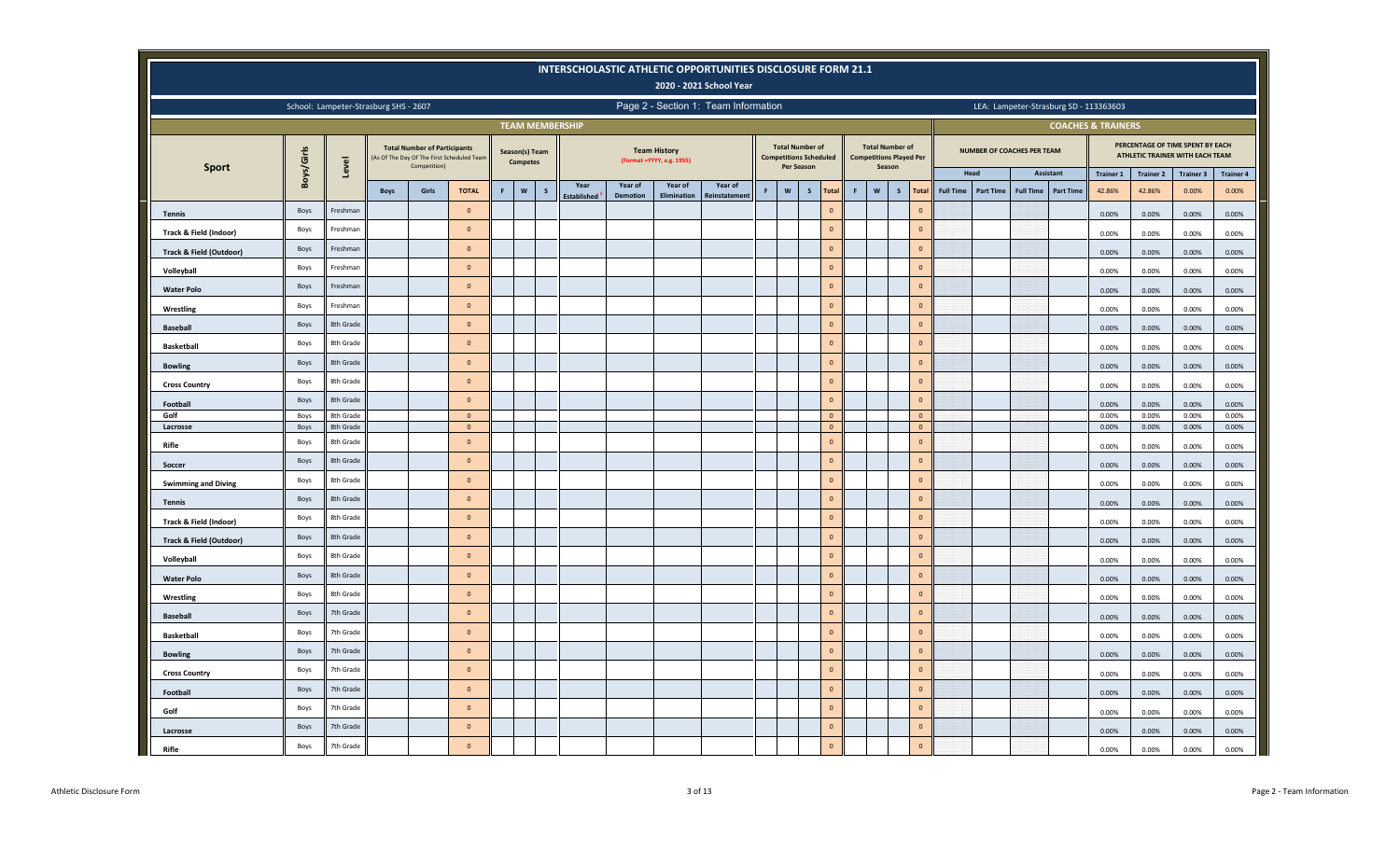|                                                   |                |                                       |             |                                                     |                                           |                                                                |                                   |     |                   |                 |                                                  | <b>INTERSCHOLASTIC ATHLETIC OPPORTUNITIES DISCLOSURE FORM 21.1</b><br>2020 - 2021 School Year |              |                                             |                               |                                |                                  |                    |                  |                                   |                  |                                        |                               |                  |                                                                            |                   |
|---------------------------------------------------|----------------|---------------------------------------|-------------|-----------------------------------------------------|-------------------------------------------|----------------------------------------------------------------|-----------------------------------|-----|-------------------|-----------------|--------------------------------------------------|-----------------------------------------------------------------------------------------------|--------------|---------------------------------------------|-------------------------------|--------------------------------|----------------------------------|--------------------|------------------|-----------------------------------|------------------|----------------------------------------|-------------------------------|------------------|----------------------------------------------------------------------------|-------------------|
|                                                   |                | School: Lampeter-Strasburg SHS - 2607 |             |                                                     |                                           | Page 2 - Section 1: Team Information<br><b>TEAM MEMBERSHIP</b> |                                   |     |                   |                 |                                                  |                                                                                               |              |                                             |                               |                                |                                  |                    |                  |                                   |                  | LEA: Lampeter-Strasburg SD - 113363603 |                               |                  |                                                                            |                   |
|                                                   |                |                                       |             |                                                     |                                           |                                                                |                                   |     |                   |                 |                                                  |                                                                                               |              |                                             |                               |                                |                                  |                    |                  |                                   |                  |                                        | <b>COACHES &amp; TRAINERS</b> |                  |                                                                            |                   |
| <b>Sport</b>                                      | Boys/Girls     | Level                                 |             | <b>Total Number of Participants</b><br>Competition) | As Of The Day Of The First Scheduled Team |                                                                | Season(s) Team<br><b>Competes</b> |     |                   |                 | <b>Team History</b><br>(Format =YYYY, e.g. 1955) |                                                                                               |              | <b>Total Number of</b><br><b>Per Season</b> | <b>Competitions Scheduled</b> | <b>Competitions Played Per</b> | <b>Total Number of</b><br>Season |                    |                  | <b>NUMBER OF COACHES PER TEAM</b> |                  |                                        |                               |                  | PERCENTAGE OF TIME SPENT BY EACH<br><b>ATHLETIC TRAINER WITH EACH TEAM</b> |                   |
|                                                   |                |                                       |             |                                                     |                                           |                                                                |                                   |     | Year              | Year of         | Year of                                          | Year of                                                                                       |              |                                             |                               |                                |                                  |                    |                  | Head                              |                  | Assistant                              | <b>Trainer 1</b>              | <b>Trainer 2</b> | <b>Trainer 3</b>                                                           | <b>Trainer 4</b>  |
|                                                   |                |                                       | <b>Boys</b> | Girls                                               | <b>TOTAL</b>                              | F                                                              | $\boldsymbol{\mathsf{w}}$         | -S  | <b>Establishe</b> | <b>Demotion</b> | Elimination                                      | <b>deinstatemen</b>                                                                           | F.           | W                                           | $\mathsf{s}$<br><b>Total</b>  | F<br>$\mathsf{w}$              | S                                | Total              | <b>Full Time</b> | <b>Part Time</b>                  | <b>Full Time</b> | <b>Part Time</b>                       | 42.86%                        | 42.86%           | 0.00%                                                                      | 0.00%             |
| Soccer                                            | Boys           | 7th Grade                             |             |                                                     | $\overline{0}$                            |                                                                |                                   |     |                   |                 |                                                  |                                                                                               |              |                                             | $\mathbf{0}$                  |                                |                                  | $\Omega$           |                  |                                   |                  |                                        | 0.00%                         | 0.00%            | 0.00%                                                                      | 0.00%             |
| <b>Swimming and Diving</b>                        | Boys           | 7th Grade                             |             |                                                     | $\overline{0}$                            |                                                                |                                   |     |                   |                 |                                                  |                                                                                               |              |                                             | $\mathbf{0}$                  |                                |                                  | $\Omega$           |                  |                                   |                  |                                        | 0.00%                         | 0.00%            | 0.00%                                                                      | 0.00%             |
| <b>Tennis</b>                                     | <b>Boys</b>    | 7th Grade                             |             |                                                     | $\Omega$                                  |                                                                |                                   |     |                   |                 |                                                  |                                                                                               |              |                                             | $\mathbf{0}$                  |                                |                                  | $\Omega$           |                  |                                   |                  |                                        | 0.00%                         | 0.00%            | 0.00%                                                                      | 0.00%             |
| Track & Field (Indoor)                            | Boys           | 7th Grade                             |             |                                                     | $\Omega$                                  |                                                                |                                   |     |                   |                 |                                                  |                                                                                               |              |                                             | $\Omega$                      |                                |                                  | $\Omega$           |                  |                                   |                  |                                        | 0.00%                         | 0.00%            | 0.00%                                                                      | 0.00%             |
|                                                   | Boys           | 7th Grade                             |             |                                                     | $\mathbf{0}$                              |                                                                |                                   |     |                   |                 |                                                  |                                                                                               |              |                                             | $\mathbf{0}$                  |                                |                                  | $\Omega$           |                  |                                   |                  |                                        |                               |                  |                                                                            |                   |
| Track & Field (Outdoor)                           | Boys           | 7th Grade                             |             |                                                     | $\circ$                                   |                                                                |                                   |     |                   |                 |                                                  |                                                                                               |              |                                             | $\Omega$                      |                                |                                  | $\Omega$           |                  |                                   |                  |                                        | 0.00%                         | 0.00%            | 0.00%                                                                      | 0.00%             |
| Volleyball                                        |                |                                       |             |                                                     |                                           |                                                                |                                   |     |                   |                 |                                                  |                                                                                               |              |                                             | $\Omega$                      |                                |                                  | $\Omega$           |                  |                                   |                  |                                        | 0.00%                         | 0.00%            | 0.00%                                                                      | 0.00%             |
| <b>Water Polo</b>                                 | <b>Boys</b>    | 7th Grade                             |             |                                                     | $\mathbf{0}$                              |                                                                |                                   |     |                   |                 |                                                  |                                                                                               |              |                                             |                               |                                |                                  |                    |                  |                                   |                  |                                        | 0.00%                         | 0.00%            | 0.00%                                                                      | 0.00%             |
| Wrestling                                         | <b>Boys</b>    | 7th Grade                             |             |                                                     | $\mathbf{0}$                              |                                                                |                                   |     |                   |                 |                                                  |                                                                                               |              |                                             | $\Omega$                      |                                |                                  | $\Omega$           |                  |                                   |                  |                                        | 0.00%                         | 0.00%            | 0.00%                                                                      | 0.00%             |
| <b>Basketball</b>                                 | Girls          | Varsity                               |             | 10                                                  | 10 <sup>10</sup>                          |                                                                | Yes                               |     |                   |                 |                                                  |                                                                                               |              | 18                                          | 18                            | 18                             |                                  | 18                 |                  | $\overline{1}$                    |                  | $\mathbf{1}$                           | 1.45%                         | 1.45%            | 0.00%                                                                      | 0.00%             |
| <b>Bowling</b>                                    | Girls<br>Girls | Varsity<br>Varsity                    |             | 1                                                   | $\overline{0}$                            |                                                                | Yes                               |     |                   |                 |                                                  |                                                                                               |              | 14                                          | 14<br>$\overline{0}$          | 14                             |                                  | $14\,$<br>$\Omega$ |                  | 1                                 |                  |                                        | 0.00%                         | 0.00%            | 0.00%                                                                      | 0.00%             |
| <b>Competitive Spirit</b><br><b>Cross Country</b> | Girls          | Varsity                               |             | 16                                                  | 16                                        | Yes                                                            |                                   |     |                   |                 |                                                  |                                                                                               | 10           |                                             | 10 <sup>°</sup>               | 10                             |                                  | 10 <sup>°</sup>    |                  | $\mathbf{1}$                      |                  | -1                                     | 0.00%<br>0.13%                | 0.00%<br>0.13%   | 0.00%<br>0.00%                                                             | $0.00\%$<br>0.00% |
| <b>Field Hockey</b>                               | Girls          | Varsity                               |             | 15                                                  | 15                                        | Yes                                                            |                                   |     |                   |                 |                                                  |                                                                                               | 13           |                                             | 13 <sup>°</sup>               | 13                             |                                  | 13                 |                  | $\overline{1}$                    |                  | $\overline{1}$                         | 0.95%                         | 0.95%            | 0.00%                                                                      | 0.00%             |
| Golf                                              | Girls          | Varsity                               |             | <sup>1</sup>                                        | $\overline{1}$                            | Yes                                                            |                                   |     |                   |                 |                                                  |                                                                                               | 8            |                                             | $\mathbf{8}$                  | $\overline{8}$                 |                                  | $\mathbf{g}$       |                  | $\mathbf{1}$                      |                  |                                        | 0.00%                         | 0.00%            | 0.00%                                                                      | 0.00%             |
|                                                   | Girls          | Varsity                               |             |                                                     | $\overline{0}$                            |                                                                |                                   |     |                   |                 |                                                  |                                                                                               |              |                                             | $\overline{0}$                |                                |                                  | $\circ$            |                  |                                   |                  |                                        |                               |                  |                                                                            |                   |
| Gymnastics<br>Lacrosse                            | Girls          | Varsity                               |             | 17                                                  | $17$                                      |                                                                |                                   | Yes |                   |                 |                                                  |                                                                                               |              |                                             | 18<br>18                      |                                | 18                               | 18                 |                  | $\mathbf{1}$                      |                  | $\overline{1}$                         | 0.00%<br>2.95%                | 0.00%<br>2.95%   | 0.00%<br>0.00%                                                             | 0.00%<br>0.00%    |
| Rifle                                             | Girls          | Varsity                               |             |                                                     | $\mathbf{0}$                              |                                                                |                                   |     |                   |                 |                                                  |                                                                                               |              |                                             | $\mathbf{0}$                  |                                |                                  | $\Omega$           |                  |                                   |                  |                                        | 0.00%                         | 0.00%            | 0.00%                                                                      | 0.00%             |
| Soccer                                            | Girls          | Varsity                               |             | 17                                                  | 17                                        | Yes                                                            |                                   |     |                   |                 |                                                  |                                                                                               | 14           |                                             | 14                            | 14                             |                                  | 14                 |                  | 1                                 |                  | $\overline{1}$                         | 4.45%                         | 4.45%            | 0.00%                                                                      | 0.00%             |
| Softball, Fast Pitch                              | Girls          | Varsity                               |             | $11\,$                                              | 11                                        |                                                                |                                   | Yes |                   |                 |                                                  |                                                                                               |              |                                             | 20<br>20                      |                                | 20                               | 20                 |                  | $\mathbf{1}$                      |                  | 1                                      | 1.95%                         | 1.95%            | 0.00%                                                                      | 0.00%             |
| <b>Swimming and Diving</b>                        | Girls          | Varsity                               |             | $14\,$                                              | 14                                        |                                                                | Yes                               |     |                   |                 |                                                  |                                                                                               |              | 6                                           | $6 \overline{6}$              | 6                              |                                  |                    |                  | $\mathbf{1}$                      |                  |                                        | 0.10%                         | 0.10%            | 0.00%                                                                      | 0.00%             |
| <b>Tennis</b>                                     | Girls          | Varsity                               |             | 22                                                  | 22                                        |                                                                |                                   |     |                   |                 |                                                  |                                                                                               | $\mathbf{8}$ |                                             | 8                             | 8                              |                                  | $\mathbf{R}$       |                  | $\mathbf{1}$                      |                  |                                        | 0.00%                         | 0.00%            | 0.00%                                                                      | 0.00%             |
| Track & Field (Indoor)                            | Girls          | Varsity                               |             |                                                     | $\mathbf{0}$                              |                                                                |                                   |     |                   |                 |                                                  |                                                                                               |              |                                             | $\overline{0}$                |                                |                                  | $\Omega$           |                  |                                   |                  |                                        | 0.00%                         | 0.00%            | 0.00%                                                                      | 0.00%             |
| Track & Field (Outdoor)                           | Girls          | Varsity                               |             | 38                                                  | 38                                        |                                                                |                                   | Yes |                   |                 |                                                  |                                                                                               |              |                                             | $\overline{8}$<br>8           |                                | $\mathbf{g}$                     |                    |                  | $\mathbf{1}$                      |                  | 5                                      | 2.35%                         | 2.35%            | 0.00%                                                                      | $0.00\%$          |
| Volleyball                                        | Girls          | Varsity                               |             | 16                                                  | 16                                        | Yes                                                            |                                   |     |                   |                 |                                                  |                                                                                               | 16           |                                             | $16\phantom{.}$               | 16                             |                                  | 16                 |                  | $\overline{1}$                    |                  | $\overline{1}$                         | 0.30%                         | 0.30%            | 0.00%                                                                      | 0.00%             |
| <b>Water Polo</b>                                 | Girls          | Varsity                               |             |                                                     | $\mathbf{0}$                              |                                                                |                                   |     |                   |                 |                                                  |                                                                                               |              |                                             | $\mathbf{0}$                  |                                |                                  | $\Omega$           |                  |                                   |                  |                                        | 0.00%                         | 0.00%            | 0.00%                                                                      | 0.00%             |
| <b>Basketball</b>                                 | Girls          | Jr Varsity                            |             | $5\overline{)}$                                     | 5                                         |                                                                | Yes                               |     |                   |                 |                                                  |                                                                                               |              | 18                                          | 18                            | 18                             |                                  | 18                 |                  |                                   |                  | $\overline{1}$                         | 0.00%                         | 0.00%            | 0.00%                                                                      | 0.00%             |
| <b>Bowling</b>                                    | Girls          | Jr Varsity                            |             |                                                     | $\Omega$                                  |                                                                |                                   |     |                   |                 |                                                  |                                                                                               |              |                                             | $\mathbf{0}$                  |                                |                                  | $\Omega$           |                  |                                   |                  |                                        | 0.00%                         | 0.00%            | 0.00%                                                                      | 0.00%             |
| <b>Competitive Spirit</b>                         | Girls          | Jr Varsity                            |             |                                                     | $\circ$                                   |                                                                |                                   |     |                   |                 |                                                  |                                                                                               |              |                                             | $\overline{0}$                |                                |                                  | $\mathbf{0}$       |                  |                                   |                  |                                        | 0.00%                         | 0.00%            | 0.00%                                                                      | 0.00%             |
| <b>Cross Country</b>                              | Girls          | Jr Varsity                            |             |                                                     | $\mathbf{0}$                              |                                                                |                                   |     |                   |                 |                                                  |                                                                                               |              |                                             | $\mathbf{0}$                  |                                |                                  | $\circ$            |                  |                                   |                  | $\overline{1}$                         | 0.00%                         | 0.00%            | 0.00%                                                                      | 0.00%             |
| <b>Field Hockey</b>                               | Girls          | Jr Varsity                            |             | 15                                                  | 15                                        | Yes                                                            |                                   |     |                   |                 |                                                  |                                                                                               | 13           |                                             | 13                            | 13                             |                                  | 13                 |                  |                                   |                  | $\mathbf{1}$                           | 0.00%                         | 0.00%            | 0.00%                                                                      | 0.00%             |
| Golf                                              | Girls          | Jr Varsity                            |             |                                                     | $\mathbf{0}$                              |                                                                |                                   |     |                   |                 |                                                  |                                                                                               |              |                                             | $\mathbf{0}$                  |                                |                                  | $\overline{0}$     |                  |                                   |                  |                                        | 0.00%                         | 0.00%            | 0.00%                                                                      | 0.00%             |
| Gymnastics                                        | Girls          | Jr Varsity                            |             |                                                     | $\mathbf{0}$                              |                                                                |                                   |     |                   |                 |                                                  |                                                                                               |              |                                             | $\mathbf{0}$                  |                                |                                  | $\Omega$           |                  |                                   |                  |                                        | 0.00%                         | 0.00%            | 0.00%                                                                      | 0.00%             |
| Lacrosse                                          | Girls          | Jr Varsity                            |             | 14                                                  | 14                                        |                                                                |                                   | Yes |                   |                 |                                                  |                                                                                               |              |                                             | 18<br>18                      |                                | 18                               | 18                 |                  |                                   |                  | 1                                      | 0.00%                         | 0.00%            | 0.00%                                                                      | 0.00%             |
| Rifle                                             | Girls          | Jr Varsity                            |             |                                                     | $\Omega$                                  |                                                                |                                   |     |                   |                 |                                                  |                                                                                               |              |                                             | $\mathbf{0}$                  |                                |                                  | $\Omega$           |                  |                                   |                  |                                        | 0.00%                         | 0.00%            | 0.00%                                                                      | 0.00%             |
| Soccer                                            | Girls          | Jr Varsity                            |             | 15                                                  | 15                                        | Yes                                                            |                                   |     |                   |                 |                                                  |                                                                                               | 14           |                                             | 14                            | $14\,$                         |                                  | 14                 |                  |                                   |                  | $\overline{1}$                         | 0.00%                         | 0.00%            | 0.00%                                                                      | 0.00%             |
| Softball, Fast Pitch                              | Girls          | Jr Varsity                            |             | $11\,$                                              | ${\bf 11}$                                |                                                                |                                   | Yes |                   |                 |                                                  |                                                                                               |              |                                             | 20<br>20                      |                                | 20                               | 20 <sup>°</sup>    |                  |                                   |                  | $\overline{2}$                         | 0.00%                         | 0.00%            | 0.00%                                                                      | 0.00%             |
| <b>Swimming and Diving</b>                        | Girls          | Jr Varsity                            |             |                                                     | $\overline{0}$                            |                                                                |                                   |     |                   |                 |                                                  |                                                                                               |              |                                             | $\mathbf{0}$                  |                                |                                  | $\Omega$           |                  |                                   |                  | $\overline{1}$                         | 0.00%                         | 0.00%            | 0.00%                                                                      | 0.00%             |
| <b>Tennis</b>                                     | Girls          | Jr Varsity                            |             |                                                     | $\Omega$                                  |                                                                |                                   |     |                   |                 |                                                  |                                                                                               |              |                                             | $\Omega$                      |                                |                                  | $\Omega$           |                  |                                   |                  |                                        | 0.00%                         | 0.00%            | 0.00%                                                                      | 0.00%             |
| <b>Track &amp; Field (Indoor)</b>                 | Girls          | Jr Varsity                            |             |                                                     | $\overline{0}$                            |                                                                |                                   |     |                   |                 |                                                  |                                                                                               |              |                                             | $\circ$                       |                                |                                  | $\mathbf{0}$       |                  |                                   |                  |                                        | 0.00%                         | 0.00%            | 0.00%                                                                      | 0.00%             |
| Track & Field (Outdoor)                           | Girls          | Jr Varsity                            |             |                                                     | $\Omega$                                  |                                                                |                                   |     |                   |                 |                                                  |                                                                                               |              |                                             | $\Omega$                      |                                |                                  | $\Omega$           |                  |                                   |                  |                                        | 0.00%                         | 0.00%            | 0.00%                                                                      | 0.00%             |
| Volleyball<br><b>Water Polo</b>                   | Girls<br>Girls | Jr Varsity<br>Jr Varsity              |             | 13                                                  | 13<br>$\mathbf{0}$                        | Yes                                                            |                                   |     |                   |                 |                                                  |                                                                                               | 16           |                                             | 16<br>$\mathbf{0}$            | 16                             |                                  | 16<br>$\mathbf{0}$ |                  |                                   |                  | $\overline{1}$                         | 0.00%                         | 0.00%            | 0.00%                                                                      | 0.00%             |
|                                                   |                |                                       |             |                                                     |                                           |                                                                |                                   |     |                   |                 |                                                  |                                                                                               |              |                                             |                               |                                |                                  |                    |                  |                                   |                  |                                        | 0.00%                         | 0.00%            | 0.00%                                                                      | 0.00%             |
| <b>Basketball</b>                                 | Girls          | Freshman                              |             |                                                     | $\Omega$                                  |                                                                |                                   |     |                   |                 |                                                  |                                                                                               |              |                                             | $\mathbf{0}$                  |                                |                                  | $\mathbf{0}$       |                  |                                   |                  |                                        | 0.00%                         | $0.00\%$         | 0.00%                                                                      | 0.00%             |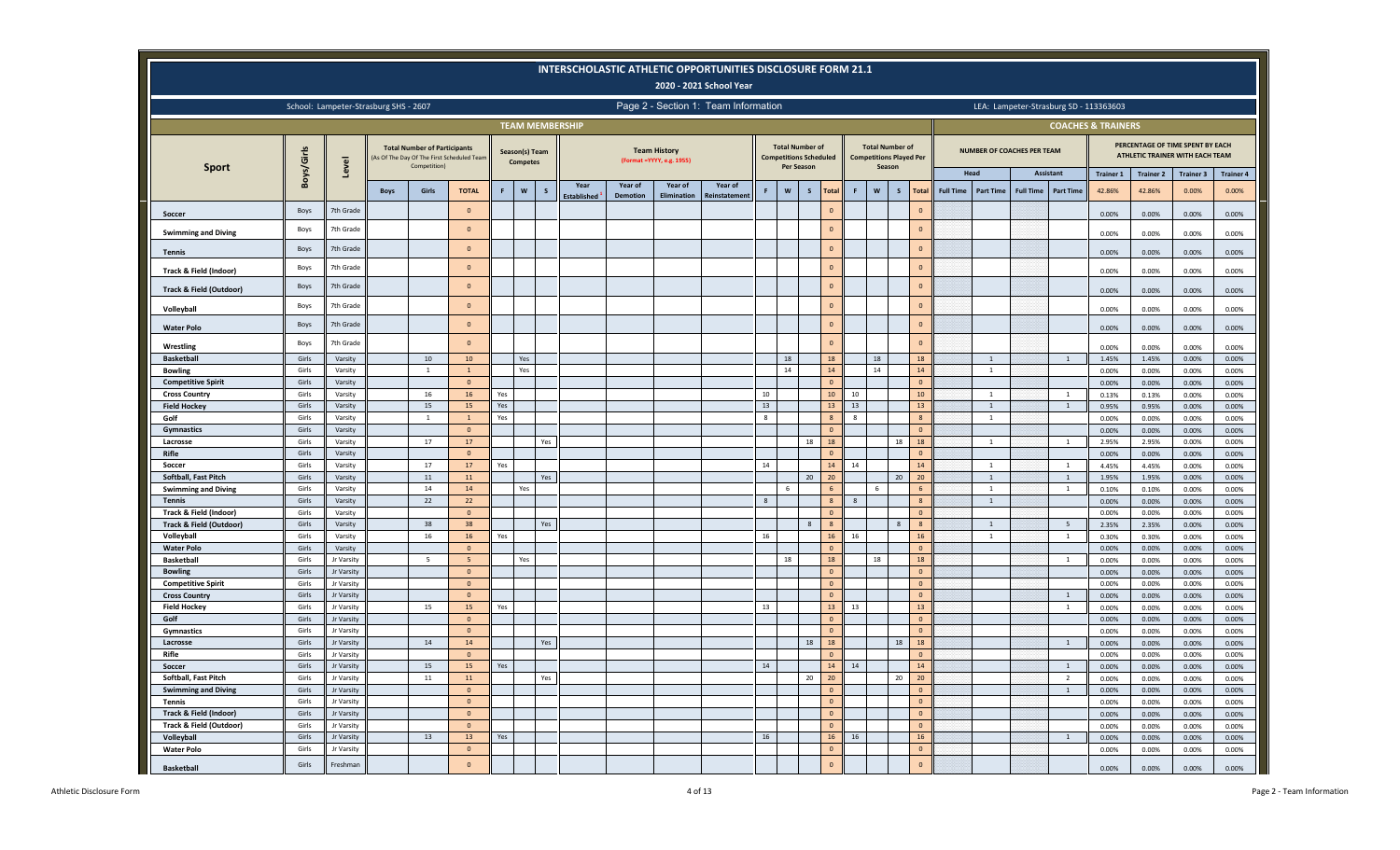|                            |            |                                       |             |                                                     |                                            |    |                                           | INTERSCHOLASTIC ATHLETIC OPPORTUNITIES DISCLOSURE FORM 21.1 |                 |                                                   | 2020 - 2021 School Year              |             |            |                                                         |             |                                                                    |             |                |                  |                  |                                        |                  |                               |                  |                                                                     |                  |
|----------------------------|------------|---------------------------------------|-------------|-----------------------------------------------------|--------------------------------------------|----|-------------------------------------------|-------------------------------------------------------------|-----------------|---------------------------------------------------|--------------------------------------|-------------|------------|---------------------------------------------------------|-------------|--------------------------------------------------------------------|-------------|----------------|------------------|------------------|----------------------------------------|------------------|-------------------------------|------------------|---------------------------------------------------------------------|------------------|
|                            |            | School: Lampeter-Strasburg SHS - 2607 |             |                                                     |                                            |    |                                           |                                                             |                 |                                                   | Page 2 - Section 1: Team Information |             |            |                                                         |             |                                                                    |             |                |                  |                  | LEA: Lampeter-Strasburg SD - 113363603 |                  |                               |                  |                                                                     |                  |
|                            |            |                                       |             |                                                     |                                            |    |                                           | <b>TEAM MEMBERSHIP</b>                                      |                 |                                                   |                                      |             |            |                                                         |             |                                                                    |             |                |                  |                  |                                        |                  | <b>COACHES &amp; TRAINERS</b> |                  |                                                                     |                  |
|                            | Boys/Girls |                                       |             | <b>Total Number of Participants</b><br>Competition) | (As Of The Day Of The First Scheduled Team |    | Season(s) Team<br><b>Competes</b>         |                                                             |                 | <b>Team History</b><br>(Format = YYYY, e.g. 1955) |                                      |             | Per Season | <b>Total Number of</b><br><b>Competitions Scheduled</b> |             | <b>Total Number of</b><br><b>Competitions Played Per</b><br>Season |             |                |                  |                  | <b>NUMBER OF COACHES PER TEAM</b>      |                  |                               |                  | PERCENTAGE OF TIME SPENT BY EACH<br>ATHLETIC TRAINER WITH EACH TEAM |                  |
| <b>Sport</b>               |            | Level                                 |             |                                                     |                                            |    |                                           | Year                                                        | Year of         | Year of                                           | Year of                              |             |            |                                                         |             |                                                                    |             |                |                  | Head             | Assistant                              |                  | <b>Trainer 1</b>              | <b>Trainer 2</b> | <b>Trainer 3</b>                                                    | <b>Trainer 4</b> |
|                            |            |                                       | <b>Boys</b> | Girls                                               | <b>TOTAL</b>                               | F. | $\boldsymbol{\mathsf{w}}$<br>$\mathsf{s}$ | Established                                                 | <b>Demotion</b> | <b>Elimination</b>                                | Reinstatemer                         | $\mathsf F$ | W          | $\sf s$<br>Total                                        | $\mathsf F$ | $\boldsymbol{\mathsf{w}}$                                          | $\mathsf S$ | <b>Total</b>   | <b>Full Time</b> | <b>Part Time</b> | <b>Full Time</b>                       | <b>Part Time</b> | 42.86%                        | 42.86%           | 0.00%                                                               | 0.00%            |
| <b>Bowling</b>             | Girls      | Freshman                              |             |                                                     | $\circ$                                    |    |                                           |                                                             |                 |                                                   |                                      |             |            | $\mathbf{0}$                                            |             |                                                                    |             | $\Omega$       |                  |                  |                                        |                  | 0.00%                         | 0.00%            | 0.00%                                                               | 0.00%            |
| <b>Competitive Spirit</b>  | Girls      | Freshman                              |             |                                                     | $\mathbf{0}$                               |    |                                           |                                                             |                 |                                                   |                                      |             |            | $\mathbf{0}$                                            |             |                                                                    |             | $\circ$        |                  |                  |                                        |                  | 0.00%                         | 0.00%            | 0.00%                                                               | 0.00%            |
| <b>Cross Country</b>       | Girls      | Freshman                              |             |                                                     | $\mathbf 0$                                |    |                                           |                                                             |                 |                                                   |                                      |             |            | $\mathbf 0$                                             |             |                                                                    |             | $\mathbf{0}$   |                  |                  |                                        |                  | 0.00%                         | 0.00%            | 0.00%                                                               | 0.00%            |
| <b>Field Hockey</b>        | Girls      | Freshman                              |             |                                                     | $\mathbf 0$                                |    |                                           |                                                             |                 |                                                   |                                      |             |            | $\mathbf 0$                                             |             |                                                                    |             | $\mathbf 0$    |                  |                  |                                        |                  | 0.00%                         | 0.00%            | 0.00%                                                               | 0.00%            |
| Golf                       | Girls      | Freshman                              |             |                                                     | $\mathbf{0}$                               |    |                                           |                                                             |                 |                                                   |                                      |             |            | $\mathbf{0}$                                            |             |                                                                    |             | $\mathbf{0}$   |                  |                  |                                        |                  | 0.00%                         | 0.00%            | 0.00%                                                               | 0.00%            |
| Gymnastics                 | Girls      | Freshman                              |             |                                                     | $\mathbf{0}$                               |    |                                           |                                                             |                 |                                                   |                                      |             |            | $\mathbf 0$                                             |             |                                                                    |             | $\mathbf{0}$   |                  |                  |                                        |                  | 0.00%                         | 0.00%            | 0.00%                                                               | 0.00%            |
| Lacrosse                   | Girls      | Freshman                              |             |                                                     | $\mathbf 0$                                |    |                                           |                                                             |                 |                                                   |                                      |             |            | $\mathbf 0$                                             |             |                                                                    |             | $\circ$        |                  |                  |                                        |                  | 0.00%                         | 0.00%            | 0.00%                                                               | 0.00%            |
| Rifle                      | Girls      | Freshman                              |             |                                                     | $\circ$                                    |    |                                           |                                                             |                 |                                                   |                                      |             |            | $\mathbf{0}$                                            |             |                                                                    |             | $\circ$        |                  |                  |                                        |                  | 0.00%                         | 0.00%            | 0.00%                                                               | 0.00%            |
| Soccer                     | Girls      | Freshman                              |             |                                                     | $\mathbf{0}$                               |    |                                           |                                                             |                 |                                                   |                                      |             |            | $\mathbf 0$                                             |             |                                                                    |             | $\mathbf{0}$   |                  |                  |                                        |                  | 0.00%                         | 0.00%            | 0.00%                                                               | 0.00%            |
| Softball, Fast Pitch       | Girls      | Freshman                              |             |                                                     | $\mathbf{0}$                               |    |                                           |                                                             |                 |                                                   |                                      |             |            | $\mathbf 0$                                             |             |                                                                    |             | $\overline{0}$ |                  |                  |                                        |                  | 0.00%                         | 0.00%            | 0.00%                                                               | 0.00%            |
| <b>Swimming and Diving</b> | Girls      | Freshman                              |             |                                                     | $\mathbf{0}$                               |    |                                           |                                                             |                 |                                                   |                                      |             |            | $\mathbf 0$                                             |             |                                                                    |             | $\Omega$       |                  |                  |                                        |                  | 0.00%                         | 0.00%            | 0.00%                                                               | 0.00%            |
| <b>Tennis</b>              | Girls      | Freshman                              |             |                                                     | $\circ$                                    |    |                                           |                                                             |                 |                                                   |                                      |             |            | $\mathbf{0}$                                            |             |                                                                    |             | $\overline{0}$ |                  |                  |                                        |                  | 0.00%                         | 0.00%            | 0.00%                                                               | 0.00%            |
| Track & Field (Indoor)     | Girls      | Freshman                              |             |                                                     | $\mathbf{0}$                               |    |                                           |                                                             |                 |                                                   |                                      |             |            | $\mathbf{0}$                                            |             |                                                                    |             | $\Omega$       |                  |                  |                                        |                  | 0.00%                         | 0.00%            | 0.00%                                                               | 0.00%            |
| Track & Field (Outdoor)    | Girls      | Freshman                              |             |                                                     | $\mathbf{0}$                               |    |                                           |                                                             |                 |                                                   |                                      |             |            | $\mathbf{0}$                                            |             |                                                                    |             | $\circ$        |                  |                  |                                        |                  | 0.00%                         | 0.00%            | 0.00%                                                               | 0.00%            |
| Volleyball                 | Girls      | Freshman                              |             |                                                     | $\circ$                                    |    |                                           |                                                             |                 |                                                   |                                      |             |            | $\overline{0}$                                          |             |                                                                    |             | $\overline{0}$ |                  |                  |                                        |                  | 0.00%                         | 0.00%            | 0.00%                                                               | 0.00%            |
| <b>Water Polo</b>          | Girls      | Freshman                              |             |                                                     | $\mathbf{0}$                               |    |                                           |                                                             |                 |                                                   |                                      |             |            | $\mathbf{0}$                                            |             |                                                                    |             | $\mathbf{0}$   |                  |                  |                                        |                  | 0.00%                         | 0.00%            | 0.00%                                                               | 0.00%            |
| <b>Basketball</b>          | Girls      | 8th Grade                             |             |                                                     | $\mathbf{0}$                               |    |                                           |                                                             |                 |                                                   |                                      |             |            | $\mathbf{0}$                                            |             |                                                                    |             | $\circ$        |                  |                  |                                        |                  | 0.00%                         | 0.00%            | 0.00%                                                               | 0.00%            |
| <b>Bowling</b>             | Girls      | 8th Grade                             |             |                                                     | $\mathbf 0$                                |    |                                           |                                                             |                 |                                                   |                                      |             |            | $\mathbf 0$                                             |             |                                                                    |             | $\circ$        |                  |                  |                                        |                  | 0.00%                         | 0.00%            | 0.00%                                                               | 0.00%            |
| <b>Competitive Spirit</b>  | Girls      | 8th Grade                             |             |                                                     | $\mathbf{0}$                               |    |                                           |                                                             |                 |                                                   |                                      |             |            | $\mathbf{0}$                                            |             |                                                                    |             | $\mathbf{0}$   |                  |                  |                                        |                  | 0.00%                         | 0.00%            | 0.00%                                                               | 0.00%            |
| <b>Cross Country</b>       | Girls      | 8th Grade                             |             |                                                     | $\mathbf{0}$                               |    |                                           |                                                             |                 |                                                   |                                      |             |            | $\mathbf 0$                                             |             |                                                                    |             | $\circ$        |                  |                  |                                        |                  | 0.00%                         | 0.00%            | 0.00%                                                               | 0.00%            |
| <b>Field Hockey</b>        | Girls      | 8th Grade                             |             |                                                     | $\mathbf 0$                                |    |                                           |                                                             |                 |                                                   |                                      |             |            | $\mathbf 0$                                             |             |                                                                    |             | $\circ$        |                  |                  |                                        |                  | 0.00%                         | 0.00%            | 0.00%                                                               | 0.00%            |
| Golf                       | Girls      | 8th Grade                             |             |                                                     | $\mathbf{0}$                               |    |                                           |                                                             |                 |                                                   |                                      |             |            | $\mathbf{0}$                                            |             |                                                                    |             | $\mathbf{0}$   |                  |                  |                                        |                  | 0.00%                         | 0.00%            | 0.00%                                                               | 0.00%            |
| Gymnastics                 | Girls      | 8th Grade                             |             |                                                     | $\mathbf{0}$                               |    |                                           |                                                             |                 |                                                   |                                      |             |            | $\mathbf{0}$                                            |             |                                                                    |             | $\mathbf{0}$   |                  |                  |                                        |                  | 0.00%                         | 0.00%            | 0.00%                                                               | 0.00%            |
| Lacrosse                   | Girls      | 8th Grade                             |             |                                                     | $\circ$                                    |    |                                           |                                                             |                 |                                                   |                                      |             |            | $\mathbf 0$                                             |             |                                                                    |             | $\circ$        |                  |                  |                                        |                  | 0.00%                         | 0.00%            | 0.00%                                                               | 0.00%            |
| Rifle                      | Girls      | 8th Grade                             |             |                                                     | $\circ$                                    |    |                                           |                                                             |                 |                                                   |                                      |             |            | $\mathbf 0$                                             |             |                                                                    |             | $\circ$        |                  |                  |                                        |                  | 0.00%                         | 0.00%            | 0.00%                                                               | 0.00%            |
| Soccer                     | Girls      | 8th Grade                             |             |                                                     | $\mathbf{0}$                               |    |                                           |                                                             |                 |                                                   |                                      |             |            | $\mathbf{0}$                                            |             |                                                                    |             | $\overline{0}$ |                  |                  |                                        |                  | 0.00%                         | 0.00%            | 0.00%                                                               | 0.00%            |
| Softball, Fast Pitch       | Girls      | 8th Grade                             |             |                                                     | $\mathbf{0}$                               |    |                                           |                                                             |                 |                                                   |                                      |             |            | $\mathbf{0}$                                            |             |                                                                    |             | $\overline{0}$ |                  |                  |                                        |                  | 0.00%                         | 0.00%            | 0.00%                                                               | 0.00%            |
| <b>Swimming and Diving</b> | Girls      | 8th Grade                             |             |                                                     | $\overline{0}$                             |    |                                           |                                                             |                 |                                                   |                                      |             |            | $\mathbf{0}$                                            |             |                                                                    |             | $\overline{0}$ |                  |                  |                                        |                  | 0.00%                         | 0.00%            | 0.00%                                                               | 0.00%            |
| <b>Tennis</b>              | Girls      | 8th Grade                             |             |                                                     | $\circ$                                    |    |                                           |                                                             |                 |                                                   |                                      |             |            | $\mathbf{0}$                                            |             |                                                                    |             | $\overline{0}$ |                  |                  |                                        |                  | 0.00%                         | 0.00%            | 0.00%                                                               | 0.00%            |
| Track & Field (Indoor)     | Girls      | 8th Grade                             |             |                                                     | $\mathbf{0}$                               |    |                                           |                                                             |                 |                                                   |                                      |             |            | $\mathbf 0$                                             |             |                                                                    |             | $\circ$        |                  |                  |                                        |                  | 0.00%                         | 0.00%            | 0.00%                                                               | 0.00%            |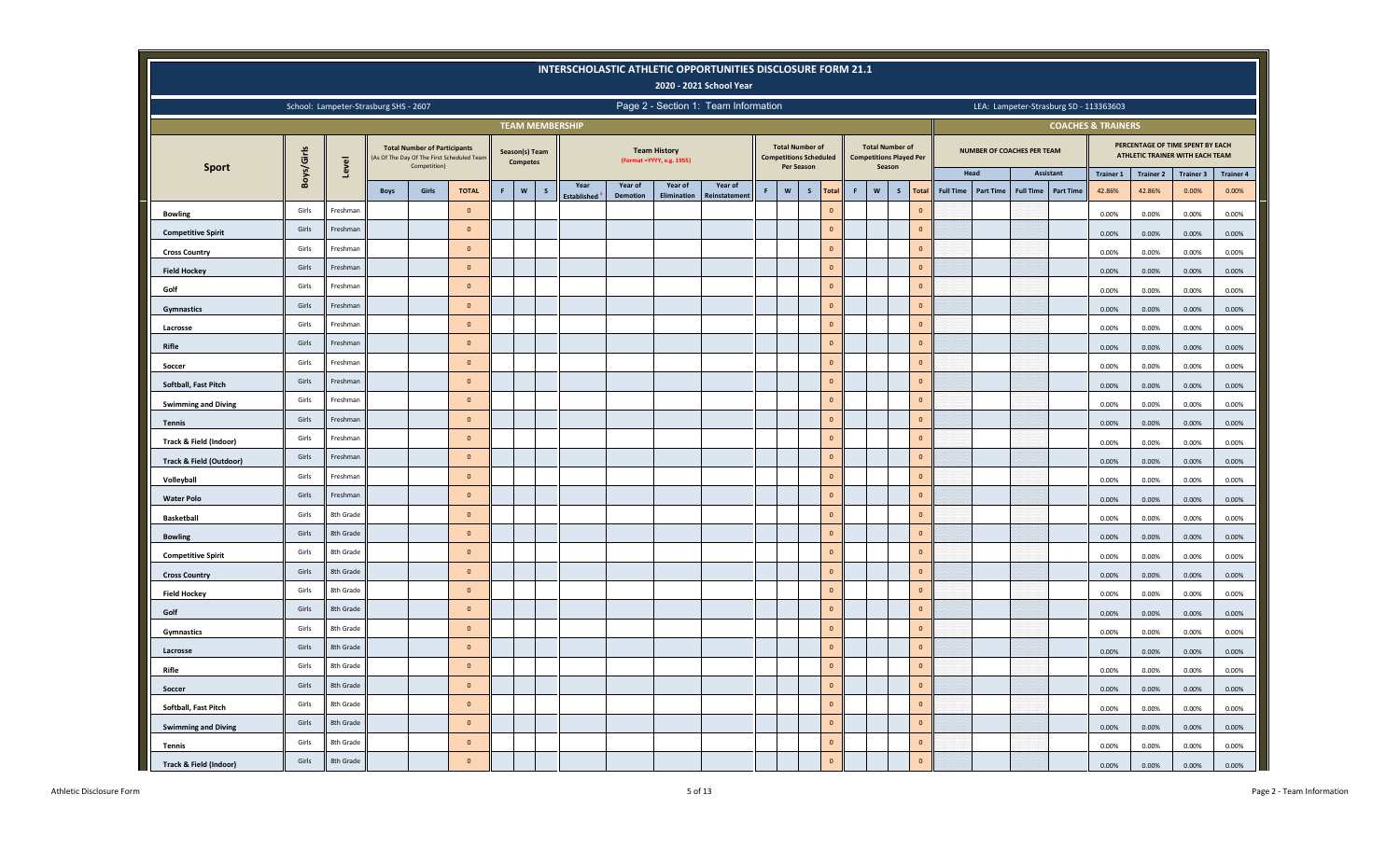|                                                                                                         |                                                                                                                                                                                                                                                                                     |                                       |             |                                                                                                   |                |    |                                   |   |                          |                 |                                                  | INTERSCHOLASTIC ATHLETIC OPPORTUNITIES DISCLOSURE FORM 21.1<br>2020 - 2021 School Year |   |                           |                                                                       |              |    |                                                                    |              |                  |           |                                   |                  |                                        |                  |                                                                     |                  |
|---------------------------------------------------------------------------------------------------------|-------------------------------------------------------------------------------------------------------------------------------------------------------------------------------------------------------------------------------------------------------------------------------------|---------------------------------------|-------------|---------------------------------------------------------------------------------------------------|----------------|----|-----------------------------------|---|--------------------------|-----------------|--------------------------------------------------|----------------------------------------------------------------------------------------|---|---------------------------|-----------------------------------------------------------------------|--------------|----|--------------------------------------------------------------------|--------------|------------------|-----------|-----------------------------------|------------------|----------------------------------------|------------------|---------------------------------------------------------------------|------------------|
|                                                                                                         |                                                                                                                                                                                                                                                                                     | School: Lampeter-Strasburg SHS - 2607 |             |                                                                                                   |                |    |                                   |   |                          |                 |                                                  | Page 2 - Section 1: Team Information                                                   |   |                           |                                                                       |              |    |                                                                    |              |                  |           |                                   |                  | LEA: Lampeter-Strasburg SD - 113363603 |                  |                                                                     |                  |
|                                                                                                         |                                                                                                                                                                                                                                                                                     |                                       |             |                                                                                                   |                |    |                                   |   | <b>TEAM MEMBERSHIP</b>   |                 |                                                  |                                                                                        |   |                           |                                                                       |              |    |                                                                    |              |                  |           |                                   |                  | <b>COACHES &amp; TRAINERS</b>          |                  |                                                                     |                  |
| <b>Sport</b>                                                                                            | Boys/Girls                                                                                                                                                                                                                                                                          | Level                                 |             | <b>Total Number of Participants</b><br>(As Of The Day Of The First Scheduled Team<br>Competition) |                |    | Season(s) Team<br><b>Competes</b> |   |                          |                 | <b>Team History</b><br>(Format =YYYY, e.g. 1955) |                                                                                        |   |                           | <b>Total Number of</b><br><b>Competitions Scheduled</b><br>Per Season |              |    | <b>Total Number of</b><br><b>Competitions Played Per</b><br>Season |              |                  |           | <b>NUMBER OF COACHES PER TEAM</b> |                  |                                        |                  | PERCENTAGE OF TIME SPENT BY EACH<br>ATHLETIC TRAINER WITH EACH TEAM |                  |
|                                                                                                         |                                                                                                                                                                                                                                                                                     |                                       |             |                                                                                                   |                |    |                                   |   | Year                     | Year of         | Year of                                          | Year of                                                                                |   |                           |                                                                       |              |    |                                                                    |              | Head             |           |                                   | <b>Assistant</b> | <b>Trainer 1</b>                       | <b>Trainer 2</b> | <b>Trainer 3</b>                                                    | <b>Trainer 4</b> |
|                                                                                                         |                                                                                                                                                                                                                                                                                     |                                       | <b>Boys</b> | Girls                                                                                             | <b>TOTAL</b>   | F. | $\mathsf{w}$                      | s | Established <sup>1</sup> | <b>Demotion</b> | Elimination                                      | <b>Reinstatemen</b>                                                                    | я | $\boldsymbol{\mathsf{w}}$ | $\mathsf{s}$                                                          | Total        | F. | $\mathsf{w}$<br>$\mathsf{s}$                                       | <b>Total</b> | <b>Full Time</b> | Part Time | <b>Full Time</b>                  | <b>Part Time</b> | 42.86%                                 | 42.86%           | 0.00%                                                               | 0.00%            |
| Track & Field (Outdoor)                                                                                 | Girls                                                                                                                                                                                                                                                                               | 8th Grade                             |             |                                                                                                   | $\overline{0}$ |    |                                   |   |                          |                 |                                                  |                                                                                        |   |                           |                                                                       | $\mathbf{0}$ |    |                                                                    | $\mathbf{0}$ |                  |           |                                   |                  | 0.00%                                  | 0.00%            | 0.00%                                                               | 0.00%            |
| Volleyball                                                                                              | Girls                                                                                                                                                                                                                                                                               | 8th Grade                             |             |                                                                                                   | $\Omega$       |    |                                   |   |                          |                 |                                                  |                                                                                        |   |                           |                                                                       | $\mathbf{0}$ |    |                                                                    | $\mathbf{0}$ |                  |           |                                   |                  | 0.00%                                  | 0.00%            | 0.00%                                                               | 0.00%            |
| <b>Water Polo</b>                                                                                       | $\mathbf{0}$<br>$\mathbf{0}$<br>Girls<br>8th Grade<br>$\Omega$<br>0.00%<br>0.00%<br>0.00%<br>Girls<br>7th Grade<br>$\mathbf{0}$<br>$\mathbf{0}$<br>$\Omega$<br>0.00%<br>0.00%<br>0.00%<br>7th Grade<br>$\mathbf{0}$<br>$\mathbf{0}$<br>Girls<br>$\Omega$<br>0.00%<br>0.00%<br>0.00% |                                       |             |                                                                                                   |                |    |                                   |   |                          |                 |                                                  |                                                                                        |   |                           |                                                                       | 0.00%        |    |                                                                    |              |                  |           |                                   |                  |                                        |                  |                                                                     |                  |
| <b>Basketball</b>                                                                                       | 7th Grade<br>$\mathbf{0}$<br>$\mathbf{0}$<br>Girls<br>$\mathbf{0}$                                                                                                                                                                                                                  |                                       |             |                                                                                                   |                |    |                                   |   |                          |                 |                                                  |                                                                                        |   |                           |                                                                       | 0.00%        |    |                                                                    |              |                  |           |                                   |                  |                                        |                  |                                                                     |                  |
| <b>Bowling</b>                                                                                          | 0.00%<br>0.00%<br>0.00%                                                                                                                                                                                                                                                             |                                       |             |                                                                                                   |                |    |                                   |   |                          |                 |                                                  |                                                                                        |   |                           |                                                                       | 0.00%        |    |                                                                    |              |                  |           |                                   |                  |                                        |                  |                                                                     |                  |
| <b>Competitive Spirit</b>                                                                               | Girls<br>7th Grade<br>$\mathbf{0}$<br>$\mathbf{0}$<br>$\Omega$<br>0.00%<br>0.00%<br>0.00%                                                                                                                                                                                           |                                       |             |                                                                                                   |                |    |                                   |   |                          |                 |                                                  |                                                                                        |   |                           |                                                                       | 0.00%        |    |                                                                    |              |                  |           |                                   |                  |                                        |                  |                                                                     |                  |
| <b>Cross Country</b>                                                                                    |                                                                                                                                                                                                                                                                                     |                                       |             |                                                                                                   |                |    |                                   |   |                          |                 |                                                  |                                                                                        |   |                           |                                                                       | 0.00%        |    |                                                                    |              |                  |           |                                   |                  |                                        |                  |                                                                     |                  |
| <b>Field Hockey</b>                                                                                     | Girls                                                                                                                                                                                                                                                                               | 7th Grade                             |             |                                                                                                   | $\Omega$       |    |                                   |   |                          |                 |                                                  |                                                                                        |   |                           |                                                                       | $\mathbf{0}$ |    |                                                                    | $\mathbf{0}$ |                  |           |                                   |                  | 0.00%                                  | 0.00%            | 0.00%                                                               | 0.00%            |
| Golf                                                                                                    | Girls                                                                                                                                                                                                                                                                               | 7th Grade                             |             |                                                                                                   | $\Omega$       |    |                                   |   |                          |                 |                                                  |                                                                                        |   |                           |                                                                       | $\mathbf{0}$ |    |                                                                    | $\mathbf{0}$ |                  |           |                                   |                  | 0.00%                                  | 0.00%            | 0.00%                                                               | 0.00%            |
| Gymnastics                                                                                              | Girls                                                                                                                                                                                                                                                                               | 7th Grade                             |             |                                                                                                   | $\Omega$       |    |                                   |   |                          |                 |                                                  |                                                                                        |   |                           |                                                                       | $\mathbf{0}$ |    |                                                                    | $\mathbf{0}$ |                  |           |                                   |                  | 0.00%                                  | 0.00%            | 0.00%                                                               | 0.00%            |
| Lacrosse                                                                                                | Girls                                                                                                                                                                                                                                                                               | 7th Grade                             |             |                                                                                                   | $\overline{0}$ |    |                                   |   |                          |                 |                                                  |                                                                                        |   |                           |                                                                       | $\mathbf{0}$ |    |                                                                    | $\mathbf{0}$ |                  |           |                                   |                  | 0.00%                                  | 0.00%            | 0.00%                                                               | 0.00%            |
| Rifle                                                                                                   | Girls                                                                                                                                                                                                                                                                               | 7th Grade                             |             |                                                                                                   | $\Omega$       |    |                                   |   |                          |                 |                                                  |                                                                                        |   |                           |                                                                       | $\mathbf{0}$ |    |                                                                    | $\mathbf{0}$ |                  |           |                                   |                  | 0.00%                                  | 0.00%            | 0.00%                                                               | 0.00%            |
| Soccer                                                                                                  | Girls                                                                                                                                                                                                                                                                               | 7th Grade                             |             |                                                                                                   | $\Omega$       |    |                                   |   |                          |                 |                                                  |                                                                                        |   |                           |                                                                       | $\mathbf{0}$ |    |                                                                    | $\mathbf{0}$ |                  |           |                                   |                  | 0.00%                                  | 0.00%            | 0.00%                                                               | 0.00%            |
| Softball, Fast Pitch                                                                                    | Girls                                                                                                                                                                                                                                                                               | 7th Grade                             |             |                                                                                                   | $\Omega$       |    |                                   |   |                          |                 |                                                  |                                                                                        |   |                           |                                                                       | $\mathbf{0}$ |    |                                                                    | $\mathbf{0}$ |                  |           |                                   |                  | 0.00%                                  | 0.00%            | 0.00%                                                               | 0.00%            |
| <b>Swimming and Diving</b>                                                                              | Girls                                                                                                                                                                                                                                                                               | 7th Grade                             |             |                                                                                                   | $\Omega$       |    |                                   |   |                          |                 |                                                  |                                                                                        |   |                           |                                                                       | $\mathbf{0}$ |    |                                                                    | $\mathbf 0$  |                  |           |                                   |                  | 0.00%                                  | 0.00%            | 0.00%                                                               | 0.00%            |
| <b>Tennis</b>                                                                                           | Girls                                                                                                                                                                                                                                                                               | 7th Grade                             |             |                                                                                                   | $\Omega$       |    |                                   |   |                          |                 |                                                  |                                                                                        |   |                           |                                                                       | $\mathbf{0}$ |    |                                                                    | $\mathbf{0}$ |                  |           |                                   |                  | 0.00%                                  | 0.00%            | 0.00%                                                               | 0.00%            |
| Track & Field (Indoor)                                                                                  | Girls                                                                                                                                                                                                                                                                               | 7th Grade                             |             |                                                                                                   | $\Omega$       |    |                                   |   |                          |                 |                                                  |                                                                                        |   |                           |                                                                       | $\mathbf{0}$ |    |                                                                    | $\mathbf{0}$ |                  |           |                                   |                  | 0.00%                                  | 0.00%            | 0.00%                                                               | 0.00%            |
| Track & Field (Outdoor)                                                                                 | Girls                                                                                                                                                                                                                                                                               | 7th Grade                             |             |                                                                                                   | $\Omega$       |    |                                   |   |                          |                 |                                                  |                                                                                        |   |                           |                                                                       | $\mathbf{0}$ |    |                                                                    | $\mathbf{0}$ |                  |           |                                   |                  | 0.00%                                  | 0.00%            | 0.00%                                                               | 0.00%            |
| Volleyball                                                                                              | Girls                                                                                                                                                                                                                                                                               | 7th Grade                             |             |                                                                                                   | $\Omega$       |    |                                   |   |                          |                 |                                                  |                                                                                        |   |                           |                                                                       | $\mathbf{0}$ |    |                                                                    | $\mathbf{0}$ |                  |           |                                   |                  | 0.00%                                  | 0.00%            | 0.00%                                                               | 0.00%            |
| <b>Water Polo</b>                                                                                       | Girls                                                                                                                                                                                                                                                                               | 7th Grade                             |             |                                                                                                   | $\mathbf{0}$   |    |                                   |   |                          |                 |                                                  |                                                                                        |   |                           |                                                                       | $\mathbf{0}$ |    |                                                                    | $\mathbf{0}$ |                  |           |                                   |                  | 0.00%                                  | 0.00%            | 0.00%                                                               | 0.00%            |
| <sup>1</sup> For initial submission and for interscholastic athletic teams that were newly established. |                                                                                                                                                                                                                                                                                     |                                       |             |                                                                                                   |                |    |                                   |   |                          |                 |                                                  |                                                                                        |   |                           |                                                                       |              |    |                                                                    |              |                  |           |                                   |                  |                                        |                  |                                                                     |                  |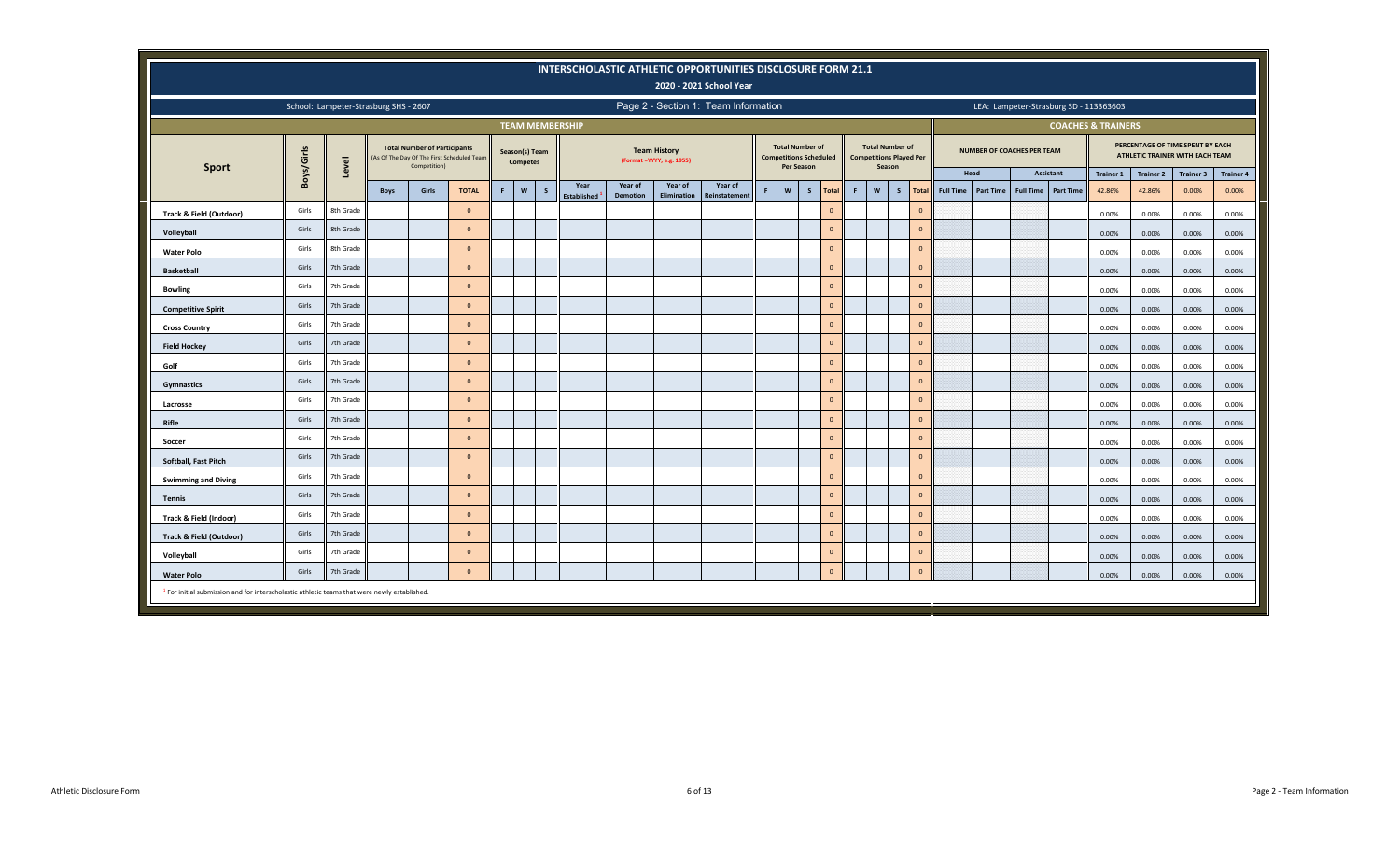|                                         |              |                                       |                                |               |                       |                                  |                   | INTERSCHOLASTIC ATHLETIC OPPORTUNITIES DISCLOSURE FORM 21.1<br>2020 - 2021 School Year |             |                                                            |               |                                                                                             |                                                                                               |                                           |
|-----------------------------------------|--------------|---------------------------------------|--------------------------------|---------------|-----------------------|----------------------------------|-------------------|----------------------------------------------------------------------------------------|-------------|------------------------------------------------------------|---------------|---------------------------------------------------------------------------------------------|-----------------------------------------------------------------------------------------------|-------------------------------------------|
|                                         |              | School: Lampeter-Strasburg SHS - 2607 |                                |               |                       |                                  |                   | Page 3 - Section 1: Financial Information                                              |             |                                                            |               |                                                                                             | LEA: Lampeter-Strasburg SD - 113363603                                                        |                                           |
|                                         |              |                                       |                                |               |                       |                                  |                   | <b>ATHLETIC EXPENDITURES</b>                                                           |             |                                                            |               |                                                                                             |                                                                                               |                                           |
|                                         |              |                                       |                                |               |                       |                                  |                   | SCHOOL'S ANNUAL EXPENDITURES FOR EACH TEAM                                             |             |                                                            |               |                                                                                             | NON-SCHOOL (BOOSTER CLUBS, ALUMNI & OTHER<br><b>NON-SCHOOL) CONTRIBUTIONS &amp; PURCHASES</b> |                                           |
| <b>Team</b>                             | Boys/Girls   | Level                                 | Annual Scho<br>Expenditur<br>g | <b>Travel</b> | Uniforms <sup>2</sup> | <b>Supplies and</b><br>Equipment | <b>Facilities</b> | Other                                                                                  |             | <b>Coaching Staff Compensation</b><br>per Sport per Season |               | otal Compensation<br><b>For All Athletic</b><br><b>Trainers Per</b><br><b>Academic Year</b> | List total value of contributions<br>per team                                                 | List total value of purchases<br>per team |
|                                         |              |                                       |                                |               |                       |                                  |                   |                                                                                        | Fall        | Winter                                                     | <b>Spring</b> |                                                                                             |                                                                                               |                                           |
|                                         |              |                                       | <b>Totals</b>                  | \$31,735.82   | \$9,877.22            | \$41,999.51                      | \$49,119.33       | \$8,165.87                                                                             | \$85,189.78 | \$39,228.51                                                | \$68,591.50   | \$66,950.59                                                                                 | \$246,635.69                                                                                  | \$238,884.51                              |
| <b>Baseball</b>                         | Boys         | Varsity                               | \$14,924.55                    | \$3,011.78    |                       | \$224.85                         | \$2,625.05        |                                                                                        |             |                                                            | \$9,062.87    |                                                                                             | \$41,000.00                                                                                   | \$37,400.00                               |
| <b>Basketball</b>                       | Boys         | Varsity                               | \$7,888.00                     | \$1,607.22    |                       | \$769.98                         |                   |                                                                                        |             | \$5,510.80                                                 |               |                                                                                             | \$16,700.00                                                                                   | \$14,400.00                               |
| <b>Bowling</b>                          | Boys         | Varsity                               | \$1,595.85                     |               |                       |                                  | \$600.00          | \$7.50                                                                                 |             | \$988.35                                                   |               |                                                                                             | \$0.00                                                                                        | \$0.00                                    |
| <b>Cross Country</b>                    | Boys         | Varsity                               | \$5,295.42                     | \$963.49      |                       |                                  | \$666.05          |                                                                                        | \$3,665.88  |                                                            |               |                                                                                             | \$811.93                                                                                      | \$1,199.07                                |
| Football                                | Boys         | Varsity                               | \$77,366.61                    | \$2,438.95    | \$8,676.73            | \$26,189.61                      | \$11,019.60       | \$4,315.00                                                                             | \$24,726.72 |                                                            |               |                                                                                             | \$82,900.00                                                                                   | \$80,000.00                               |
| Golf                                    | Boys         | Varsity                               | \$3,912.11                     |               |                       | \$625.51                         | \$1,250.00        |                                                                                        | \$2,036.60  |                                                            |               |                                                                                             | \$0.00                                                                                        | \$0.00                                    |
| Lacrosse                                | Boys         | Varsity                               | \$8,469.29                     | \$1,898.85    |                       | \$1,610.00                       | \$782.24          | \$105.00                                                                               |             |                                                            | \$4,073.20    |                                                                                             | \$14,434.00                                                                                   | \$16,922.40                               |
| Rifle                                   | Boys         | Varsity                               | \$0.00                         |               |                       |                                  |                   |                                                                                        |             |                                                            |               |                                                                                             | \$0.00                                                                                        | \$0.00                                    |
| Soccer                                  | Boys         | Varsity                               | \$10,008.20                    | \$1,809.88    |                       | \$211.85                         | \$2,340.72        | \$105.00                                                                               | \$5,540.75  |                                                            |               |                                                                                             | \$7,660.00                                                                                    | \$12,626.49                               |
| <b>Swimming and Diving</b>              | Boys         | Varsity                               | \$4,168.25                     | \$90.79       | \$615.24              |                                  |                   |                                                                                        |             | \$3,462.22                                                 |               |                                                                                             | \$1,800.00                                                                                    | \$1,800.00                                |
| <b>Tennis</b>                           | Boys         | Varsity                               | \$5,871.80                     | \$719.25      | ( \$30.00)            | \$361.10                         | \$149.25          |                                                                                        |             |                                                            | \$4,672.20    |                                                                                             | \$1,000.00                                                                                    | \$1,000.00                                |
| Track & Field (Indoor)                  | Boys         | Varsity                               | \$0.00                         |               |                       |                                  |                   |                                                                                        |             |                                                            |               |                                                                                             | \$0.00                                                                                        | \$0.00                                    |
| <b>Track &amp; Field (Outdoor)</b>      | Boys         | Varsity                               | \$10,561.61                    | \$1,877.44    |                       | \$1,309.62                       | \$411.17          |                                                                                        |             |                                                            | \$6,963.38    |                                                                                             | \$4,629.02                                                                                    | \$2,955.81                                |
| Volleyball                              | Boys         | Varsity                               | \$0.00                         |               |                       |                                  |                   |                                                                                        |             |                                                            |               |                                                                                             | \$0.00                                                                                        | \$0.00                                    |
| <b>Water Polo</b>                       | Boys         | Varsity                               | \$0.00                         |               |                       |                                  |                   |                                                                                        |             |                                                            |               |                                                                                             | \$0.00                                                                                        | \$0.00                                    |
| Wrestling                               | Boys         | Varsity                               | \$18,562.34                    | \$327.99      |                       | \$912.95                         | \$2,804.40        | \$3,435.50                                                                             |             | \$11,081.50                                                |               |                                                                                             | \$15,300.00                                                                                   | \$13,600.00                               |
| <b>Baseball</b>                         | Boys         | Jr Varsity                            | \$6,441.46                     |               |                       |                                  | \$577.25          |                                                                                        |             |                                                            | \$5,864.21    |                                                                                             | \$0.00                                                                                        | \$0.00                                    |
| <b>Basketball</b>                       | Boys         | Jr Varsity                            | \$5,437.96                     |               |                       |                                  | \$1,580.40        |                                                                                        |             | \$3,857.56                                                 |               |                                                                                             | \$0.00                                                                                        | \$0.00                                    |
| <b>Bowling</b>                          | Boys         | Jr Varsity                            | \$0.00                         |               |                       |                                  |                   |                                                                                        |             |                                                            |               |                                                                                             | \$0.00                                                                                        | \$0.00                                    |
| <b>Cross Country</b>                    | Boys         | Jr Varsity                            | \$0.00                         |               |                       |                                  |                   |                                                                                        |             |                                                            |               |                                                                                             | \$0.00                                                                                        | \$0.00                                    |
| Football                                | Boys         | Jr Varsity                            | \$14,423.92                    |               |                       |                                  |                   |                                                                                        | \$14,423.92 |                                                            |               |                                                                                             | \$0.00                                                                                        | \$0.00                                    |
| Golf                                    | Boys         | Jr Varsity                            | \$0.00                         |               |                       |                                  |                   |                                                                                        |             |                                                            |               |                                                                                             | \$0.00                                                                                        | \$0.00                                    |
| Lacrosse                                | Boys         | Jr Varsity                            | \$3,330.57                     |               |                       |                                  | \$479.33          |                                                                                        |             |                                                            | \$2,851.24    |                                                                                             | \$0.00                                                                                        | \$0.00                                    |
| Rifle                                   | Boys         | Jr Varsity                            | \$0.00                         |               |                       |                                  |                   |                                                                                        |             |                                                            |               |                                                                                             | \$0.00                                                                                        | \$0.00                                    |
| Soccer                                  | Boys         | Jr Varsity                            | \$6,590.35                     |               |                       |                                  | \$3,487.53        |                                                                                        | \$3,102.82  |                                                            |               |                                                                                             | \$0.00                                                                                        | \$0.00                                    |
| <b>Swimming and Diving</b>              | Boys         | Jr Varsity                            | \$0.00                         |               |                       |                                  |                   |                                                                                        |             |                                                            |               |                                                                                             | \$0.00                                                                                        | \$0.00<br>\$0.00                          |
| <b>Tennis</b><br>Track & Field (Indoor) | Boys<br>Boys | Jr Varsity<br>Jr Varsity              | \$0.00<br>\$0.00               |               |                       |                                  |                   |                                                                                        |             |                                                            |               |                                                                                             | \$0.00<br>\$0.00                                                                              | \$0.00                                    |
| <b>Track &amp; Field (Outdoor)</b>      |              |                                       |                                |               |                       |                                  |                   |                                                                                        |             |                                                            |               |                                                                                             | \$0.00                                                                                        | \$0.00                                    |
| Volleyball                              | Boys<br>Boys | Jr Varsity<br>Jr Varsity              | \$3,144.75<br>\$0.00           |               |                       |                                  |                   |                                                                                        |             |                                                            | \$3,144.75    |                                                                                             | \$0.00                                                                                        | \$0.00                                    |
| <b>Water Polo</b>                       | Boys         | Jr Varsity                            | \$0.00                         |               |                       |                                  |                   |                                                                                        |             |                                                            |               |                                                                                             | \$0.00                                                                                        | \$0.00                                    |
| Wrestling                               | Boys         | Jr Varsity                            | \$0.00                         |               |                       |                                  |                   |                                                                                        |             |                                                            |               |                                                                                             | \$0.00                                                                                        | \$0.00                                    |
| <b>Baseball</b>                         | Boys         | Freshman                              | \$0.00                         |               |                       |                                  |                   |                                                                                        |             |                                                            |               |                                                                                             | \$0.00                                                                                        | \$0.00                                    |
| <b>Basketball</b>                       | Boys         | Freshmar                              | \$0.00                         |               |                       |                                  |                   |                                                                                        |             |                                                            |               |                                                                                             | \$0.00                                                                                        | \$0.00                                    |
| <b>Bowling</b>                          | Boys         | Freshman                              | \$0.00                         |               |                       |                                  |                   |                                                                                        |             |                                                            |               |                                                                                             | \$0.00                                                                                        | \$0.00                                    |
| <b>Cross Country</b>                    | Boys         | Freshman                              | \$0.00                         |               |                       |                                  |                   |                                                                                        |             |                                                            |               |                                                                                             | \$0.00                                                                                        | \$0.00                                    |
| Football                                | Boys         | Freshman                              | \$0.00                         |               |                       |                                  |                   |                                                                                        |             |                                                            |               |                                                                                             | \$0.00                                                                                        | \$0.00                                    |
| Golf                                    | Boys         | Freshman                              | \$0.00                         |               |                       |                                  |                   |                                                                                        |             |                                                            |               |                                                                                             | \$0.00                                                                                        | \$0.00                                    |
| Lacrosse                                | Boys         | Freshman                              | \$0.00                         |               |                       |                                  |                   |                                                                                        |             |                                                            |               |                                                                                             | \$0.00                                                                                        | \$0.00                                    |
|                                         |              |                                       |                                |               |                       |                                  |                   |                                                                                        |             |                                                            |               |                                                                                             |                                                                                               |                                           |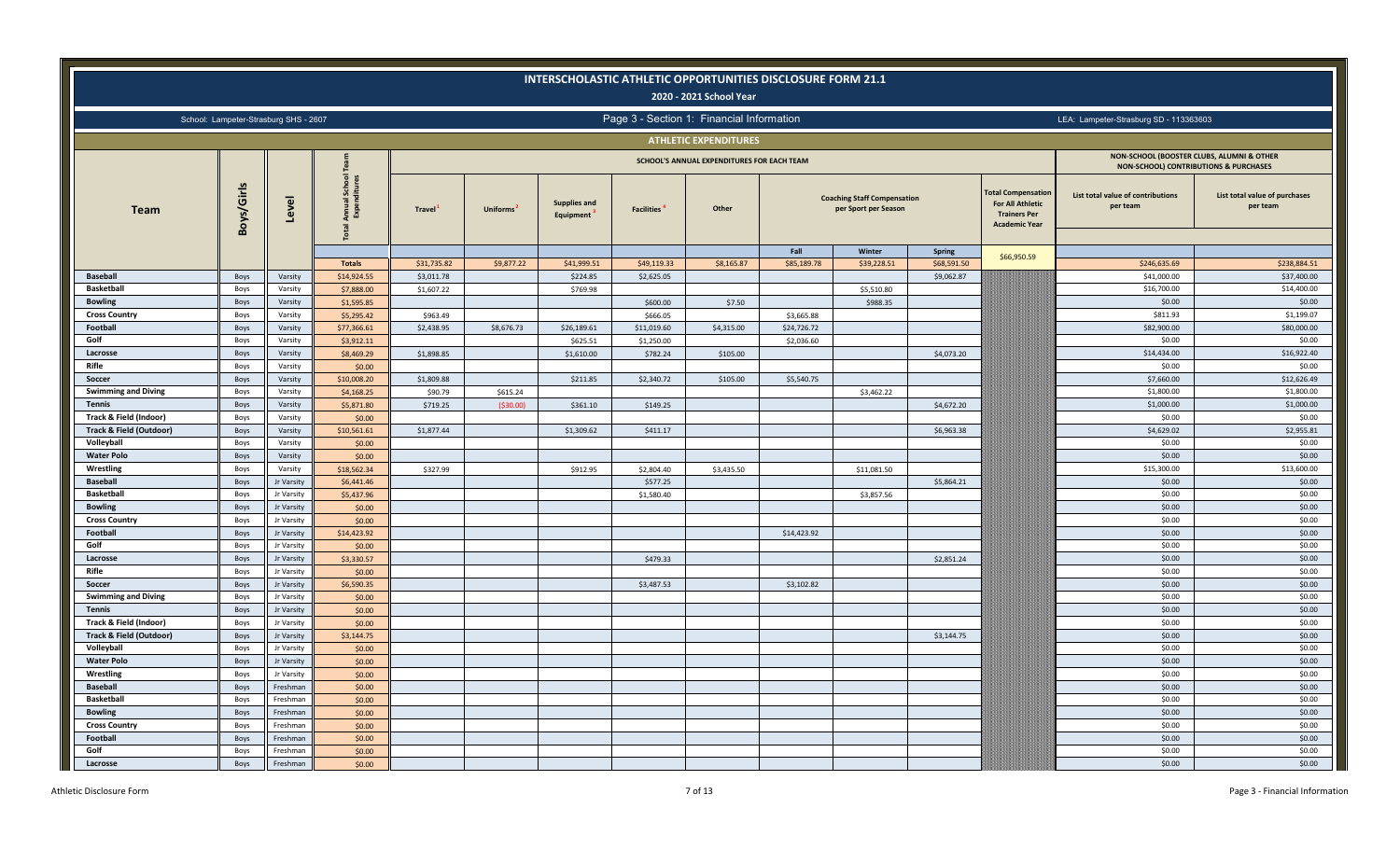|                                             |              |                                       |                                                           |             |            | INTERSCHOLASTIC ATHLETIC OPPORTUNITIES DISCLOSURE FORM 21.1 |                               |                                            |             |                                                            |               |                                                                                             |                                                                                    |                                           |
|---------------------------------------------|--------------|---------------------------------------|-----------------------------------------------------------|-------------|------------|-------------------------------------------------------------|-------------------------------|--------------------------------------------|-------------|------------------------------------------------------------|---------------|---------------------------------------------------------------------------------------------|------------------------------------------------------------------------------------|-------------------------------------------|
|                                             |              |                                       |                                                           |             |            |                                                             |                               | 2020 - 2021 School Year                    |             |                                                            |               |                                                                                             |                                                                                    |                                           |
|                                             |              | School: Lampeter-Strasburg SHS - 2607 |                                                           |             |            |                                                             |                               | Page 3 - Section 1: Financial Information  |             |                                                            |               |                                                                                             | LEA: Lampeter-Strasburg SD - 113363603                                             |                                           |
|                                             |              |                                       |                                                           |             |            |                                                             |                               | <b>ATHLETIC EXPENDITURES</b>               |             |                                                            |               |                                                                                             |                                                                                    |                                           |
|                                             |              |                                       |                                                           |             |            |                                                             |                               | SCHOOL'S ANNUAL EXPENDITURES FOR EACH TEAM |             |                                                            |               |                                                                                             | NON-SCHOOL (BOOSTER CLUBS, ALUMNI & OTHER<br>NON-SCHOOL) CONTRIBUTIONS & PURCHASES |                                           |
| <b>Team</b>                                 | Boys/Girls   | Level                                 | I School<br>Iditures<br>Annual:<br>Expend<br><b>Total</b> | Travel      | Uniforms   | <b>Supplies and</b><br>Equipment                            | <b>Facilities<sup>4</sup></b> | Other                                      |             | <b>Coaching Staff Compensation</b><br>per Sport per Season |               | otal Compensation<br><b>For All Athletic</b><br><b>Trainers Per</b><br><b>Academic Year</b> | List total value of contributions<br>per team                                      | List total value of purchases<br>per team |
|                                             |              |                                       |                                                           |             |            |                                                             |                               |                                            | Fall        | Winter                                                     | <b>Spring</b> | \$66,950.59                                                                                 |                                                                                    |                                           |
|                                             |              |                                       | <b>Totals</b>                                             | \$31,735.82 | \$9,877.22 | \$41,999.51                                                 | \$49,119.33                   | \$8,165.87                                 | \$85,189.78 | \$39,228.51                                                | \$68,591.50   |                                                                                             | \$246,635.69                                                                       | \$238,884.51                              |
| Rifle                                       | Boys         | Freshman                              | \$0.00                                                    |             |            |                                                             |                               |                                            |             |                                                            |               |                                                                                             | \$0.00                                                                             | \$0.00                                    |
| Soccer                                      | Boys         | Freshman                              | \$0.00                                                    |             |            |                                                             |                               |                                            |             |                                                            |               |                                                                                             | \$0.00                                                                             | \$0.00                                    |
| <b>Swimming and Diving</b><br><b>Tennis</b> | Boys         | Freshman                              | \$0.00                                                    |             |            |                                                             |                               |                                            |             |                                                            |               |                                                                                             | \$0.00<br>\$0.00                                                                   | \$0.00<br>\$0.00                          |
| Track & Field (Indoor)                      | Boys         | Freshman<br>Freshman                  | \$0.00<br>\$0.00                                          |             |            |                                                             |                               |                                            |             |                                                            |               |                                                                                             | \$0.00                                                                             | \$0.00                                    |
| <b>Track &amp; Field (Outdoor)</b>          | Boys<br>Boys | Freshman                              | \$0.00                                                    |             |            |                                                             |                               |                                            |             |                                                            |               |                                                                                             | \$0.00                                                                             | \$0.00                                    |
| Volleyball                                  | Boys         | Freshman                              | \$0.00                                                    |             |            |                                                             |                               |                                            |             |                                                            |               |                                                                                             | \$0.00                                                                             | \$0.00                                    |
| <b>Water Polo</b>                           | Boys         | Freshman                              | \$0.00                                                    |             |            |                                                             |                               |                                            |             |                                                            |               |                                                                                             | \$0.00                                                                             | \$0.00                                    |
| Wrestling                                   | Boys         | Freshman                              | \$0.00                                                    |             |            |                                                             |                               |                                            |             |                                                            |               |                                                                                             | \$0.00                                                                             | \$0.00                                    |
| <b>Baseball</b>                             | Boys         | 8th Grade                             | \$0.00                                                    |             |            |                                                             |                               |                                            |             |                                                            |               |                                                                                             | \$0.00                                                                             | \$0.00                                    |
| <b>Basketball</b>                           | Boys         | 8th Grade                             | \$0.00                                                    |             |            |                                                             |                               |                                            |             |                                                            |               |                                                                                             | \$0.00                                                                             | \$0.00                                    |
| <b>Bowling</b>                              | Boys         | 8th Grade                             | \$0.00                                                    |             |            |                                                             |                               |                                            |             |                                                            |               |                                                                                             | \$0.00                                                                             | \$0.00                                    |
| <b>Cross Country</b>                        | Boys         | 8th Grade                             | \$0.00                                                    |             |            |                                                             |                               |                                            |             |                                                            |               |                                                                                             | \$0.00                                                                             | \$0.00                                    |
| Football                                    | Boys         | 8th Grade                             | \$0.00                                                    |             |            |                                                             |                               |                                            |             |                                                            |               |                                                                                             | \$0.00                                                                             | \$0.00                                    |
| Golf                                        | Boys         | 8th Grade                             | \$0.00                                                    |             |            |                                                             |                               |                                            |             |                                                            |               |                                                                                             | \$0.00                                                                             | \$0.00                                    |
| Lacrosse                                    | Boys         | 8th Grade                             | \$0.00                                                    |             |            |                                                             |                               |                                            |             |                                                            |               |                                                                                             | \$0.00                                                                             | \$0.00                                    |
| Rifle                                       | Boys         | 8th Grade                             | \$0.00                                                    |             |            |                                                             |                               |                                            |             |                                                            |               |                                                                                             | \$0.00                                                                             | \$0.00                                    |
| Soccer                                      | Boys         | 8th Grade                             | \$0.00                                                    |             |            |                                                             |                               |                                            |             |                                                            |               |                                                                                             | \$0.00                                                                             | \$0.00                                    |
| <b>Swimming and Diving</b>                  | Boys         | 8th Grade                             | \$0.00                                                    |             |            |                                                             |                               |                                            |             |                                                            |               |                                                                                             | \$0.00                                                                             | \$0.00                                    |
| <b>Tennis</b>                               | Boys         | 8th Grade                             | \$0.00                                                    |             |            |                                                             |                               |                                            |             |                                                            |               |                                                                                             | \$0.00                                                                             | \$0.00                                    |
| Track & Field (Indoor)                      | Boys         | 8th Grade                             | \$0.00                                                    |             |            |                                                             |                               |                                            |             |                                                            |               |                                                                                             | \$0.00                                                                             | \$0.00                                    |
| <b>Track &amp; Field (Outdoor)</b>          | Boys         | 8th Grade                             | \$0.00                                                    |             |            |                                                             |                               |                                            |             |                                                            |               |                                                                                             | \$0.00                                                                             | \$0.00                                    |
| Volleyball                                  | Boys         | 8th Grade                             | \$0.00                                                    |             |            |                                                             |                               |                                            |             |                                                            |               |                                                                                             | \$0.00                                                                             | \$0.00                                    |
| <b>Water Polo</b>                           | Boys         | 8th Grade                             | \$0.00                                                    |             |            |                                                             |                               |                                            |             |                                                            |               |                                                                                             | \$0.00                                                                             | \$0.00                                    |
| Wrestling                                   | Boys         | 8th Grade                             | \$0.00                                                    |             |            |                                                             |                               |                                            |             |                                                            |               |                                                                                             | \$0.00                                                                             | \$0.00                                    |
| <b>Baseball</b>                             | Boys         | 7th Grade                             | \$0.00                                                    |             |            |                                                             |                               |                                            |             |                                                            |               |                                                                                             | \$0.00                                                                             | \$0.00                                    |
| <b>Basketball</b>                           | Boys         | 7th Grade                             | \$0.00                                                    |             |            |                                                             |                               |                                            |             |                                                            |               |                                                                                             | \$0.00                                                                             | \$0.00                                    |
| <b>Bowling</b>                              | Boys         | 7th Grade                             | \$0.00                                                    |             |            |                                                             |                               |                                            |             |                                                            |               |                                                                                             | \$0.00                                                                             | \$0.00                                    |
| <b>Cross Country</b>                        | Boys         | 7th Grade                             | \$0.00                                                    |             |            |                                                             |                               |                                            |             |                                                            |               |                                                                                             | \$0.00                                                                             | \$0.00                                    |
| Football                                    | Boys         | 7th Grade                             | \$0.00                                                    |             |            |                                                             |                               |                                            |             |                                                            |               |                                                                                             | \$0.00                                                                             | \$0.00                                    |
| Golf                                        | Boys         | 7th Grade                             | \$0.00                                                    |             |            |                                                             |                               |                                            |             |                                                            |               |                                                                                             | \$0.00                                                                             | \$0.00                                    |
| Lacrosse                                    | Boys         | 7th Grade                             | \$0.00                                                    |             |            |                                                             |                               |                                            |             |                                                            |               |                                                                                             | \$0.00                                                                             | \$0.00                                    |
| Rifle                                       | Boys         | 7th Grade                             | \$0.00                                                    |             |            |                                                             |                               |                                            |             |                                                            |               |                                                                                             | \$0.00                                                                             | \$0.00                                    |
| Soccer                                      | Boys         | 7th Grade                             | \$0.00                                                    |             |            |                                                             |                               |                                            |             |                                                            |               |                                                                                             | \$0.00                                                                             | \$0.00                                    |
| <b>Swimming and Diving</b>                  | Boys         | 7th Grade                             | \$0.00                                                    |             |            |                                                             |                               |                                            |             |                                                            |               |                                                                                             | \$0.00                                                                             | \$0.00                                    |
| <b>Tennis</b>                               | Boys         | 7th Grade                             | \$0.00                                                    |             |            |                                                             |                               |                                            |             |                                                            |               |                                                                                             | \$0.00                                                                             | \$0.00                                    |
| Track & Field (Indoor)                      | Boys         | 7th Grade                             | \$0.00                                                    |             |            |                                                             |                               |                                            |             |                                                            |               |                                                                                             | \$0.00                                                                             | \$0.00                                    |
| Track & Field (Outdoor)                     | Boys         | 7th Grade                             | \$0.00                                                    |             |            |                                                             |                               |                                            |             |                                                            |               |                                                                                             | \$0.00                                                                             | \$0.00                                    |
| Volleyball                                  | Boys         | 7th Grade                             | \$0.00                                                    |             |            |                                                             |                               |                                            |             |                                                            |               |                                                                                             | \$0.00                                                                             | \$0.00                                    |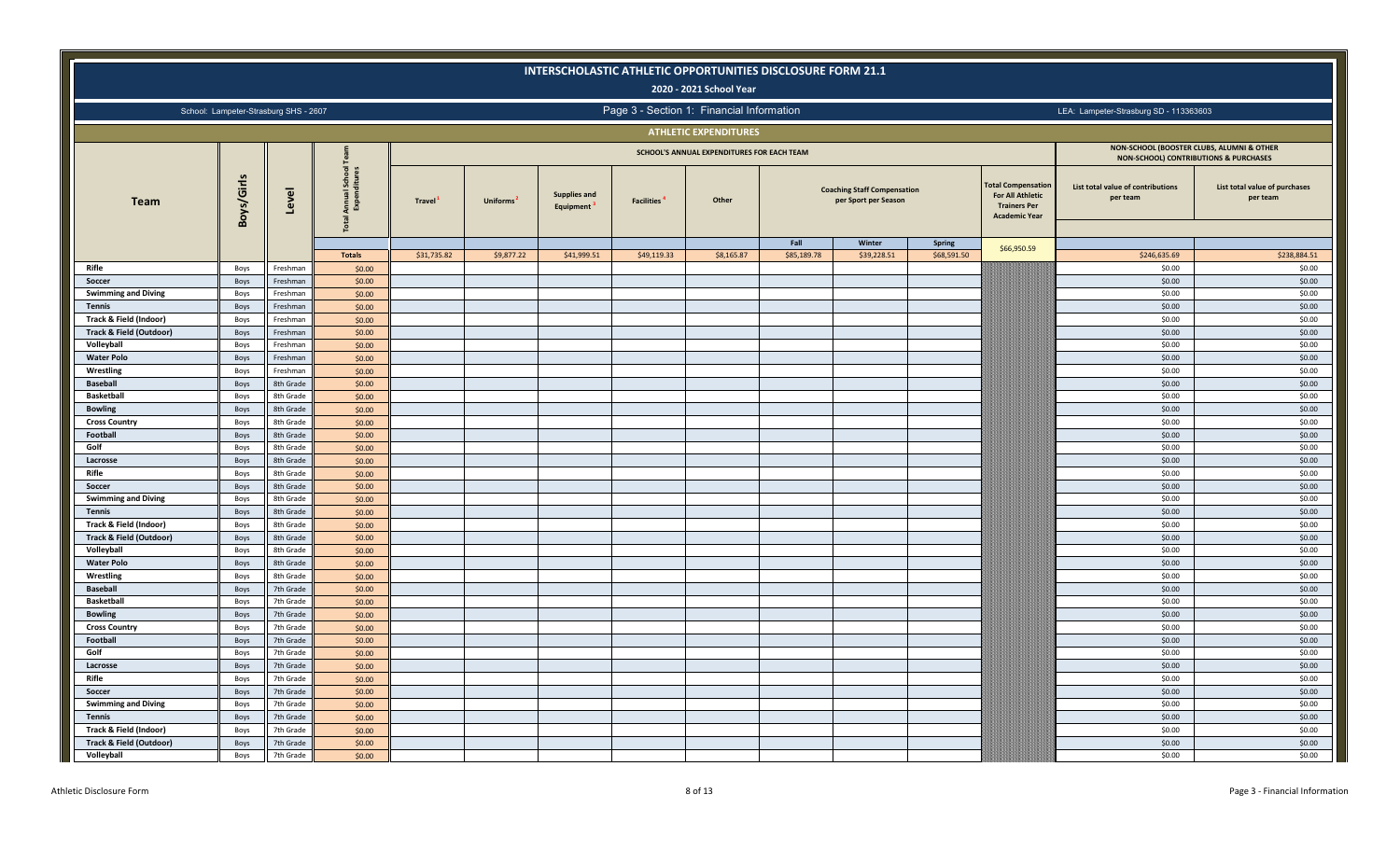|                                    |            |                                       |                                        |             |                 | INTERSCHOLASTIC ATHLETIC OPPORTUNITIES DISCLOSURE FORM 21.1 |                   | 2020 - 2021 School Year                    |             |                                                            |               |                                                                                                     |                                                                                               |                                           |
|------------------------------------|------------|---------------------------------------|----------------------------------------|-------------|-----------------|-------------------------------------------------------------|-------------------|--------------------------------------------|-------------|------------------------------------------------------------|---------------|-----------------------------------------------------------------------------------------------------|-----------------------------------------------------------------------------------------------|-------------------------------------------|
|                                    |            | School: Lampeter-Strasburg SHS - 2607 |                                        |             |                 |                                                             |                   | Page 3 - Section 1: Financial Information  |             |                                                            |               |                                                                                                     | LEA: Lampeter-Strasburg SD - 113363603                                                        |                                           |
|                                    |            |                                       |                                        |             |                 |                                                             |                   | <b>ATHLETIC EXPENDITURES</b>               |             |                                                            |               |                                                                                                     |                                                                                               |                                           |
|                                    |            |                                       |                                        |             |                 |                                                             |                   | SCHOOL'S ANNUAL EXPENDITURES FOR EACH TEAM |             |                                                            |               |                                                                                                     | NON-SCHOOL (BOOSTER CLUBS, ALUMNI & OTHER<br><b>NON-SCHOOL) CONTRIBUTIONS &amp; PURCHASES</b> |                                           |
| <b>Team</b>                        | Boys/Girls | Level                                 | $rac{1}{2}$<br>Annual :<br>Expend<br>豆 | Travel      | <b>Uniforms</b> | <b>Supplies and</b><br>Equipment                            | <b>Facilities</b> | Other                                      |             | <b>Coaching Staff Compensation</b><br>per Sport per Season |               | <b>Total Compensation</b><br><b>For All Athletic</b><br><b>Trainers Per</b><br><b>Academic Year</b> | List total value of contributions<br>per team                                                 | List total value of purchases<br>per team |
|                                    |            |                                       |                                        |             |                 |                                                             |                   |                                            | Fall        | Winter                                                     | <b>Spring</b> | \$66,950.59                                                                                         |                                                                                               |                                           |
|                                    |            |                                       | <b>Totals</b>                          | \$31,735.82 | \$9,877.22      | \$41,999.51                                                 | \$49,119.33       | \$8,165.87                                 | \$85,189.78 | \$39,228.51                                                | \$68,591.50   |                                                                                                     | \$246,635.69                                                                                  | \$238,884.51                              |
| <b>Water Polo</b>                  | Boys       | 7th Grade                             | \$0.00                                 |             |                 |                                                             |                   |                                            |             |                                                            |               |                                                                                                     | \$0.00                                                                                        | \$0.00                                    |
| Wrestling                          | Boys       | 7th Grade                             | \$0.00                                 |             |                 |                                                             |                   |                                            |             |                                                            |               |                                                                                                     | \$0.00                                                                                        | \$0.00                                    |
| <b>Basketball</b>                  | Girls      | Varsity                               | \$9,663.68                             | \$1,808.67  |                 | \$139.40                                                    | \$1,819.94        | \$85.37                                    |             | \$5,810.30                                                 |               |                                                                                                     | \$0.00                                                                                        | \$2,174.28                                |
| <b>Bowling</b>                     | Girls      | Varsity                               | \$1,595.85                             |             |                 |                                                             | \$600.00          | \$7.50                                     |             | \$988.35                                                   |               |                                                                                                     | \$0.00                                                                                        | \$0.00                                    |
| <b>Competitive Spirit</b>          | Girls      | Varsity                               | \$0.00                                 |             |                 |                                                             |                   |                                            |             |                                                            |               |                                                                                                     | \$0.00                                                                                        | \$0.00                                    |
| <b>Cross Country</b>               | Girls      | Varsity                               | \$5,295.42                             | \$963.49    |                 |                                                             | \$666.05          |                                            | \$3,665.88  |                                                            |               |                                                                                                     | \$811.93                                                                                      | \$1,199.07                                |
| <b>Field Hockey</b>                | Girls      | Varsity                               | \$15,999.18                            | \$1,584.92  |                 | \$5,445.38                                                  | \$3,697.68        |                                            | \$5,271.20  |                                                            |               |                                                                                                     | \$9,180.80                                                                                    | \$11,843.46                               |
| Golf                               | Girls      | Varsity                               | \$3,912.11                             |             |                 | \$625.51                                                    | \$1,250.00        |                                            | \$2,036.60  |                                                            |               |                                                                                                     | \$0.00                                                                                        | \$0.00                                    |
| Gymnastics                         | Girls      | Varsity                               | \$0.00                                 |             |                 |                                                             |                   |                                            |             |                                                            |               |                                                                                                     | \$0.00                                                                                        | \$0.00                                    |
| Lacrosse                           | Girls      | Varsity                               | \$7,103.92                             | \$1,871.94  |                 | \$537.48                                                    | \$516.30          | \$105.00                                   |             |                                                            | \$4,073.20    |                                                                                                     | \$11,800.00                                                                                   | \$8,200.00                                |
| Rifle                              | Girls      | Varsity                               | \$0.00                                 |             |                 |                                                             |                   |                                            |             |                                                            |               |                                                                                                     | \$0.00                                                                                        | \$0.00                                    |
| Soccer                             | Girls      | Varsity                               | \$9,985.83                             | \$2,398.65  |                 | \$561.10                                                    | \$2,293.98        |                                            | \$4,732.10  |                                                            |               |                                                                                                     | \$12,492.00                                                                                   | \$12,871.67                               |
| <b>Softball, Fast Pitch</b>        | Girls      | Varsity                               | \$13,017.17                            | \$4,347.80  |                 |                                                             | \$672.72          |                                            |             |                                                            | \$7,996.65    |                                                                                                     | \$9,600.00                                                                                    | \$7,700.00                                |
| <b>Swimming and Diving</b>         | Girls      | Varsity                               | \$4,168.26                             | \$90.79     | \$615.25        |                                                             |                   |                                            |             | \$3,462.22                                                 |               |                                                                                                     | \$1,800.00                                                                                    | \$1,800.00                                |
| <b>Tennis</b>                      | Girls      | Varsity                               | \$5,930.36                             | \$509.56    |                 | \$517.55                                                    | \$231.05          |                                            | \$4,672.20  |                                                            |               |                                                                                                     | \$1,887.00                                                                                    | \$1,936.45                                |
| Track & Field (Indoor)             | Girls      | Varsity                               | \$0.00                                 |             |                 |                                                             |                   |                                            |             |                                                            |               |                                                                                                     | \$0.00                                                                                        | \$0.00                                    |
| <b>Track &amp; Field (Outdoor)</b> | Girls      | Varsity                               | \$10,561.61                            | \$1,877.44  |                 | \$1,309.62                                                  | \$411.17          |                                            |             |                                                            | \$6,963.38    |                                                                                                     | \$4,629.01                                                                                    | \$2,955.81                                |
| Volleyball                         | Girls      | Varsity                               | \$8,495.86                             | \$1,536.92  |                 | \$648.00                                                    | \$1,998.14        |                                            | \$4,312.80  |                                                            |               |                                                                                                     | \$8,200.00                                                                                    | \$6,300.00                                |
| <b>Water Polo</b>                  | Girls      | Varsity                               | \$0.00                                 |             |                 |                                                             |                   |                                            |             |                                                            |               |                                                                                                     | \$0.00                                                                                        | \$0.00                                    |
| <b>Basketball</b>                  | Girls      | Jr Varsity                            | \$5,887.15                             |             |                 |                                                             | \$1,819.94        |                                            |             | \$4,067.21                                                 |               |                                                                                                     | \$0.00                                                                                        | \$0.00                                    |
| <b>Bowling</b>                     | Girls      | Jr Varsity                            | \$0.00                                 |             |                 |                                                             |                   |                                            |             |                                                            |               |                                                                                                     | \$0.00                                                                                        | \$0.00                                    |
| <b>Competitive Spirit</b>          | Girls      | Jr Varsity                            | \$0.00                                 |             |                 |                                                             |                   |                                            |             |                                                            |               |                                                                                                     | \$0.00                                                                                        | \$0.00                                    |
| <b>Cross Country</b>               | Girls      | Jr Varsity                            | \$0.00                                 |             |                 |                                                             |                   |                                            |             |                                                            |               |                                                                                                     | \$0.00                                                                                        | \$0.00                                    |
| <b>Field Hockey</b>                | Girls      | Jr Varsity                            | \$3,689.84                             |             |                 |                                                             |                   |                                            | \$3,689.84  |                                                            |               |                                                                                                     | \$0.00                                                                                        | \$0.00                                    |
| Golf                               | Girls      | Jr Varsity                            | \$0.00                                 |             |                 |                                                             |                   |                                            |             |                                                            |               |                                                                                                     | \$0.00                                                                                        | \$0.00                                    |
| Gymnastics                         | Girls      | Jr Varsity                            | \$0.00                                 |             |                 |                                                             |                   |                                            |             |                                                            |               |                                                                                                     | \$0.00                                                                                        | \$0.00                                    |
| Lacrosse                           | Girls      | Jr Varsity                            | \$3,266.57                             |             |                 |                                                             | \$415.33          |                                            |             |                                                            | \$2,851.24    |                                                                                                     | \$0.00                                                                                        | \$0.00                                    |
| Rifle                              | Girls      | Jr Varsity                            | \$0.00                                 |             |                 |                                                             |                   |                                            |             |                                                            |               |                                                                                                     | \$0.00                                                                                        | \$0.00                                    |
| Soccer                             | Girls      | Jr Varsity                            | \$6,753.26                             |             |                 |                                                             | \$3,440.79        |                                            | \$3,312.47  |                                                            |               |                                                                                                     | \$0.00                                                                                        | \$0.00                                    |
| Softball, Fast Pitch               | Girls      | Jr Varsity                            | \$7,443.68                             |             |                 |                                                             | \$513.25          |                                            |             |                                                            | \$6,930.43    |                                                                                                     | \$0.00                                                                                        | \$0.00                                    |
| <b>Swimming and Diving</b>         | Girls      | Jr Varsity                            | \$0.00                                 |             |                 |                                                             |                   |                                            |             |                                                            |               |                                                                                                     | \$0.00                                                                                        | \$0.00                                    |
| <b>Tennis</b>                      | Girls      | Jr Varsity                            | \$0.00                                 |             |                 |                                                             |                   |                                            |             |                                                            |               |                                                                                                     | \$0.00                                                                                        | \$0.00                                    |
| Track & Field (Indoor)             | Girls      | Jr Varsity                            | \$0.00                                 |             |                 |                                                             |                   |                                            |             |                                                            |               |                                                                                                     | \$0.00                                                                                        | \$0.00                                    |
| Track & Field (Outdoor)            | Girls      | Jr Varsity                            | \$3,144.75                             |             |                 |                                                             |                   |                                            |             |                                                            | \$3,144.75    |                                                                                                     | \$0.00                                                                                        | \$0.00                                    |
| Volleyball                         | Girls      | Jr Varsity                            | \$0.00                                 |             |                 |                                                             |                   |                                            |             |                                                            |               |                                                                                                     | \$0.00                                                                                        | \$0.00                                    |
| <b>Water Polo</b>                  | Girls      | Jr Varsity                            | \$0.00                                 |             |                 |                                                             |                   |                                            |             |                                                            |               |                                                                                                     | \$0.00                                                                                        | \$0.00                                    |
| <b>Basketball</b>                  | Girls      | Freshman                              | \$0.00                                 |             |                 |                                                             |                   |                                            |             |                                                            |               |                                                                                                     | \$0.00                                                                                        | \$0.00                                    |
| <b>Bowling</b>                     | Girls      | Freshman                              | \$0.00                                 |             |                 |                                                             |                   |                                            |             |                                                            |               |                                                                                                     | \$0.00                                                                                        | \$0.00                                    |
| <b>Competitive Spirit</b>          | Girls      | Freshman                              | \$0.00                                 |             |                 |                                                             |                   |                                            |             |                                                            |               |                                                                                                     | \$0.00                                                                                        | \$0.00                                    |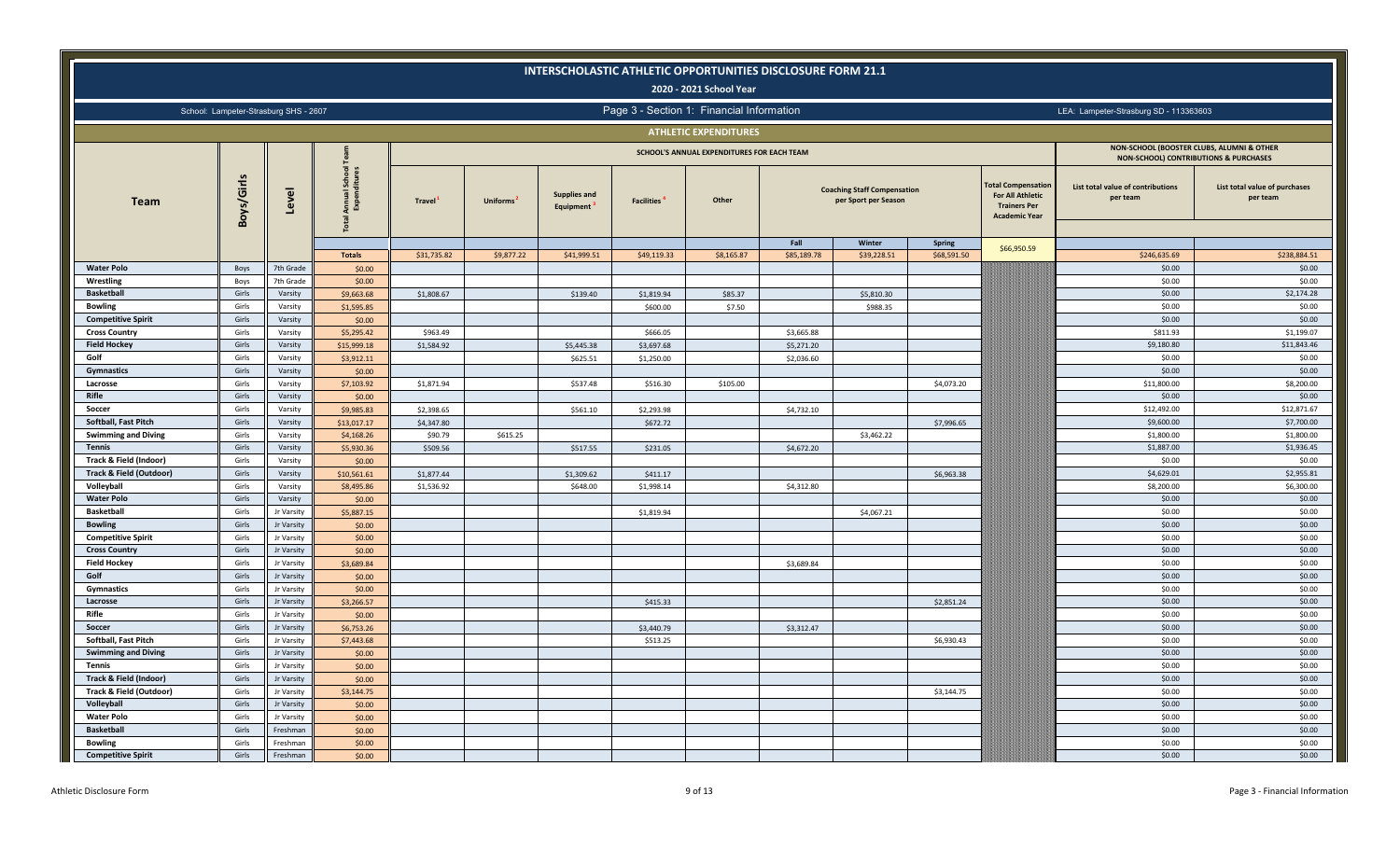|                                       |                |                                       |                                                  |             |                 |                                  |                                           | 2020 - 2021 School Year                    | INTERSCHOLASTIC ATHLETIC OPPORTUNITIES DISCLOSURE FORM 21.1 |                                                            |             |                                                                                                     |                                                                                    |                                           |
|---------------------------------------|----------------|---------------------------------------|--------------------------------------------------|-------------|-----------------|----------------------------------|-------------------------------------------|--------------------------------------------|-------------------------------------------------------------|------------------------------------------------------------|-------------|-----------------------------------------------------------------------------------------------------|------------------------------------------------------------------------------------|-------------------------------------------|
|                                       |                | School: Lampeter-Strasburg SHS - 2607 |                                                  |             |                 |                                  | Page 3 - Section 1: Financial Information |                                            |                                                             |                                                            |             |                                                                                                     | LEA: Lampeter-Strasburg SD - 113363603                                             |                                           |
|                                       |                |                                       |                                                  |             |                 |                                  |                                           | <b>ATHLETIC EXPENDITURES</b>               |                                                             |                                                            |             |                                                                                                     |                                                                                    |                                           |
|                                       |                |                                       |                                                  |             |                 |                                  |                                           | SCHOOL'S ANNUAL EXPENDITURES FOR EACH TEAM |                                                             |                                                            |             |                                                                                                     | NON-SCHOOL (BOOSTER CLUBS, ALUMNI & OTHER<br>NON-SCHOOL) CONTRIBUTIONS & PURCHASES |                                           |
| <b>Team</b>                           | Boys/Girls     | Level                                 | $rac{1}{2}$<br>Annual:<br>Expend<br><b>Total</b> | Travel      | <b>Uniforms</b> | <b>Supplies and</b><br>Equipment | <b>Facilities<sup>4</sup></b>             | Other                                      |                                                             | <b>Coaching Staff Compensation</b><br>per Sport per Season |             | <b>Total Compensation</b><br><b>For All Athletic</b><br><b>Trainers Per</b><br><b>Academic Year</b> | List total value of contributions<br>per team                                      | List total value of purchases<br>per team |
|                                       |                |                                       |                                                  |             |                 |                                  |                                           |                                            | Fall                                                        | Winter                                                     | Spring      | \$66,950.59                                                                                         |                                                                                    |                                           |
|                                       |                |                                       | <b>Totals</b>                                    | \$31,735.82 | \$9,877.22      | \$41,999.51                      | \$49,119.33                               | \$8,165.87                                 | \$85,189.78                                                 | \$39,228.51                                                | \$68,591.50 |                                                                                                     | \$246,635.69                                                                       | \$238,884.51                              |
| <b>Cross Country</b>                  | Girls          | Freshmar                              | \$0.00                                           |             |                 |                                  |                                           |                                            |                                                             |                                                            |             |                                                                                                     | \$0.00                                                                             | \$0.00                                    |
| <b>Field Hockey</b>                   | Girls          | Freshman                              | \$0.00                                           |             |                 |                                  |                                           |                                            |                                                             |                                                            |             |                                                                                                     | \$0.00                                                                             | \$0.00                                    |
| Golf                                  | Girls          | Freshman                              | \$0.00                                           |             |                 |                                  |                                           |                                            |                                                             |                                                            |             |                                                                                                     | \$0.00                                                                             | \$0.00                                    |
| Gymnastics                            | Girls          | Freshmar                              | \$0.00                                           |             |                 |                                  |                                           |                                            |                                                             |                                                            |             |                                                                                                     | \$0.00                                                                             | \$0.00                                    |
| Lacrosse                              | Girls          | Freshman                              | \$0.00                                           |             |                 |                                  |                                           |                                            |                                                             |                                                            |             |                                                                                                     | \$0.00                                                                             | \$0.00                                    |
| Rifle                                 | Girls          | Freshman                              | \$0.00                                           |             |                 |                                  |                                           |                                            |                                                             |                                                            |             |                                                                                                     | \$0.00                                                                             | \$0.00                                    |
| Soccer                                | Girls          | Freshmar                              | \$0.00                                           |             |                 |                                  |                                           |                                            |                                                             |                                                            |             |                                                                                                     | \$0.00                                                                             | \$0.00                                    |
| Softball, Fast Pitch                  | Girls          | Freshman                              | \$0.00                                           |             |                 |                                  |                                           |                                            |                                                             |                                                            |             |                                                                                                     | \$0.00                                                                             | \$0.00                                    |
| <b>Swimming and Diving</b>            | Girls          | Freshman                              | \$0.00                                           |             |                 |                                  |                                           |                                            |                                                             |                                                            |             |                                                                                                     | \$0.00                                                                             | \$0.00                                    |
| <b>Tennis</b>                         | Girls          | Freshman                              | \$0.00                                           |             |                 |                                  |                                           |                                            |                                                             |                                                            |             |                                                                                                     | \$0.00                                                                             | \$0.00                                    |
| Track & Field (Indoor)                | Girls          | Freshman                              | \$0.00                                           |             |                 |                                  |                                           |                                            |                                                             |                                                            |             |                                                                                                     | \$0.00                                                                             | \$0.00                                    |
| Track & Field (Outdoor)<br>Volleyball | Girls<br>Girls | Freshman<br>Freshman                  | \$0.00                                           |             |                 |                                  |                                           |                                            |                                                             |                                                            |             |                                                                                                     | \$0.00<br>\$0.00                                                                   | \$0.00<br>\$0.00                          |
| <b>Water Polo</b>                     | Girls          | Freshman                              | \$0.00                                           |             |                 |                                  |                                           |                                            |                                                             |                                                            |             |                                                                                                     | \$0.00                                                                             | \$0.00                                    |
| <b>Basketball</b>                     | Girls          | 8th Grade                             | \$0.00<br>\$0.00                                 |             |                 |                                  |                                           |                                            |                                                             |                                                            |             |                                                                                                     | \$0.00                                                                             | \$0.00                                    |
| <b>Bowling</b>                        | Girls          | 8th Grade                             | \$0.00                                           |             |                 |                                  |                                           |                                            |                                                             |                                                            |             |                                                                                                     | \$0.00                                                                             | \$0.00                                    |
| <b>Competitive Spirit</b>             | Girls          | 8th Grade                             | \$0.00                                           |             |                 |                                  |                                           |                                            |                                                             |                                                            |             |                                                                                                     | \$0.00                                                                             | \$0.00                                    |
| <b>Cross Country</b>                  | Girls          | 8th Grade                             | \$0.00                                           |             |                 |                                  |                                           |                                            |                                                             |                                                            |             |                                                                                                     | \$0.00                                                                             | \$0.00                                    |
| <b>Field Hockey</b>                   | Girls          | 8th Grade                             | \$0.00                                           |             |                 |                                  |                                           |                                            |                                                             |                                                            |             |                                                                                                     | \$0.00                                                                             | \$0.00                                    |
| Golf                                  | Girls          | 8th Grade                             | \$0.00                                           |             |                 |                                  |                                           |                                            |                                                             |                                                            |             |                                                                                                     | \$0.00                                                                             | \$0.00                                    |
| Gymnastics                            | Girls          | 8th Grade                             | \$0.00                                           |             |                 |                                  |                                           |                                            |                                                             |                                                            |             |                                                                                                     | \$0.00                                                                             | \$0.00                                    |
| Lacrosse                              | Girls          | 8th Grade                             | \$0.00                                           |             |                 |                                  |                                           |                                            |                                                             |                                                            |             |                                                                                                     | \$0.00                                                                             | \$0.00                                    |
| Rifle                                 | Girls          | 8th Grade                             | \$0.00                                           |             |                 |                                  |                                           |                                            |                                                             |                                                            |             |                                                                                                     | \$0.00                                                                             | \$0.00                                    |
| Soccer                                | Girls          | 8th Grade                             | \$0.00                                           |             |                 |                                  |                                           |                                            |                                                             |                                                            |             |                                                                                                     | \$0.00                                                                             | \$0.00                                    |
| Softball, Fast Pitch                  | Girls          | 8th Grade                             | \$0.00                                           |             |                 |                                  |                                           |                                            |                                                             |                                                            |             |                                                                                                     | \$0.00                                                                             | \$0.00                                    |
| <b>Swimming and Diving</b>            | Girls          | 8th Grade                             | \$0.00                                           |             |                 |                                  |                                           |                                            |                                                             |                                                            |             |                                                                                                     | \$0.00                                                                             | \$0.00                                    |
| <b>Tennis</b>                         | Girls          | 8th Grade                             | \$0.00                                           |             |                 |                                  |                                           |                                            |                                                             |                                                            |             |                                                                                                     | \$0.00                                                                             | \$0.00                                    |
| Track & Field (Indoor)                | Girls          | 8th Grade                             | \$0.00                                           |             |                 |                                  |                                           |                                            |                                                             |                                                            |             |                                                                                                     | \$0.00                                                                             | \$0.00                                    |
| Track & Field (Outdoor)               | Girls          | 8th Grade                             | \$0.00                                           |             |                 |                                  |                                           |                                            |                                                             |                                                            |             |                                                                                                     | \$0.00                                                                             | \$0.00                                    |
| Volleyball                            | Girls          | 8th Grade                             | \$0.00                                           |             |                 |                                  |                                           |                                            |                                                             |                                                            |             |                                                                                                     | \$0.00                                                                             | \$0.00                                    |
| <b>Water Polo</b>                     | Girls          | 8th Grade                             | \$0.00                                           |             |                 |                                  |                                           |                                            |                                                             |                                                            |             |                                                                                                     | \$0.00                                                                             | \$0.00                                    |
| <b>Basketball</b>                     | Girls          | 7th Grade                             | \$0.00                                           |             |                 |                                  |                                           |                                            |                                                             |                                                            |             |                                                                                                     | \$0.00                                                                             | \$0.00                                    |
| <b>Bowling</b>                        | Girls          | 7th Grade                             | \$0.00                                           |             |                 |                                  |                                           |                                            |                                                             |                                                            |             |                                                                                                     | \$0.00                                                                             | \$0.00                                    |
| <b>Competitive Spirit</b>             | Girls          | 7th Grade                             | \$0.00                                           |             |                 |                                  |                                           |                                            |                                                             |                                                            |             |                                                                                                     | \$0.00                                                                             | \$0.00                                    |
| <b>Cross Country</b>                  | Girls          | 7th Grade                             | \$0.00                                           |             |                 |                                  |                                           |                                            |                                                             |                                                            |             |                                                                                                     | \$0.00                                                                             | \$0.00                                    |
| <b>Field Hockey</b>                   | Girls          | 7th Grade                             | \$0.00                                           |             |                 |                                  |                                           |                                            |                                                             |                                                            |             |                                                                                                     | \$0.00                                                                             | \$0.00                                    |
| Golf                                  | Girls          | 7th Grade                             | \$0.00                                           |             |                 |                                  |                                           |                                            |                                                             |                                                            |             |                                                                                                     | \$0.00                                                                             | \$0.00                                    |
| Gymnastics                            | Girls          | 7th Grade                             | \$0.00                                           |             |                 |                                  |                                           |                                            |                                                             |                                                            |             |                                                                                                     | \$0.00                                                                             | \$0.00                                    |
| Lacrosse                              | Girls          | 7th Grade                             | \$0.00                                           |             |                 |                                  |                                           |                                            |                                                             |                                                            |             |                                                                                                     | \$0.00                                                                             | \$0.00                                    |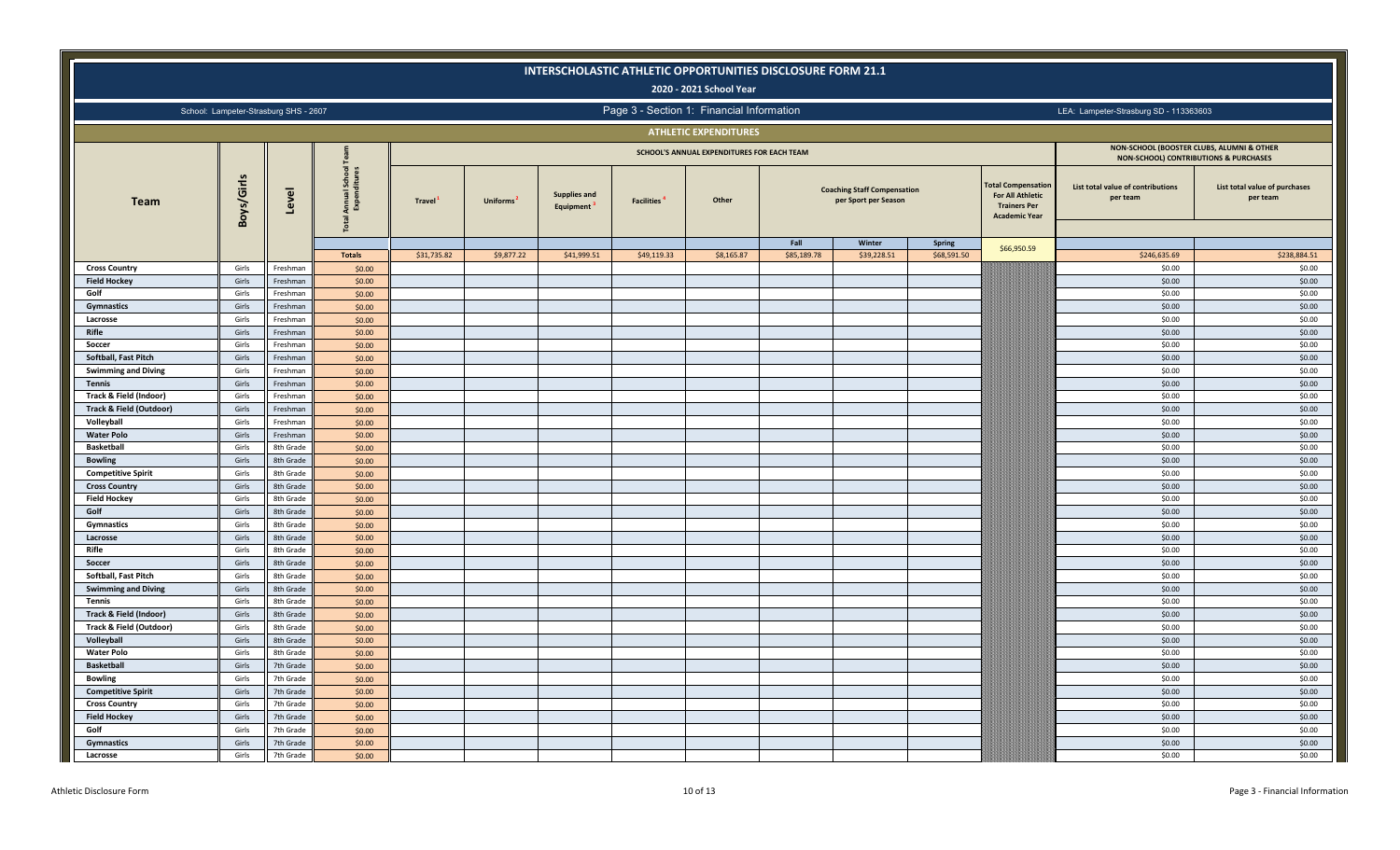|                                    |                                       |           |                 |             |                       |                                  |                                           | 2020 - 2021 School Year                    | INTERSCHOLASTIC ATHLETIC OPPORTUNITIES DISCLOSURE FORM 21.1 |                                                            |                       |                                                                                                     |                                                                                               |                                           |
|------------------------------------|---------------------------------------|-----------|-----------------|-------------|-----------------------|----------------------------------|-------------------------------------------|--------------------------------------------|-------------------------------------------------------------|------------------------------------------------------------|-----------------------|-----------------------------------------------------------------------------------------------------|-----------------------------------------------------------------------------------------------|-------------------------------------------|
|                                    | School: Lampeter-Strasburg SHS - 2607 |           |                 |             |                       |                                  | Page 3 - Section 1: Financial Information |                                            |                                                             |                                                            |                       |                                                                                                     | LEA: Lampeter-Strasburg SD - 113363603                                                        |                                           |
|                                    |                                       |           |                 |             |                       |                                  |                                           | <b>ATHLETIC EXPENDITURES</b>               |                                                             |                                                            |                       |                                                                                                     |                                                                                               |                                           |
|                                    |                                       |           |                 |             |                       |                                  |                                           | SCHOOL'S ANNUAL EXPENDITURES FOR EACH TEAM |                                                             |                                                            |                       |                                                                                                     | NON-SCHOOL (BOOSTER CLUBS, ALUMNI & OTHER<br><b>NON-SCHOOL) CONTRIBUTIONS &amp; PURCHASES</b> |                                           |
| Team                               | Boys/Girls                            | Level     | ទី និ<br>ទ្ធិ _ | Travel      | Uniforms <sup>2</sup> | <b>Supplies and</b><br>Equipment | <b>Facilities</b>                         | Other                                      |                                                             | <b>Coaching Staff Compensation</b><br>per Sport per Season |                       | <b>Total Compensation</b><br><b>For All Athletic</b><br><b>Trainers Per</b><br><b>Academic Year</b> | List total value of contributions<br>per team                                                 | List total value of purchases<br>per team |
|                                    |                                       |           |                 |             |                       |                                  |                                           |                                            |                                                             |                                                            |                       |                                                                                                     |                                                                                               |                                           |
|                                    |                                       |           | <b>Totals</b>   | \$31,735.82 | \$9,877.22            | \$41,999.51                      | \$49,119.33                               | \$8,165.87                                 | Fall<br>\$85,189.78                                         | Winter<br>\$39,228.51                                      | Spring<br>\$68,591.50 | \$66,950.59                                                                                         | \$246,635.69                                                                                  | \$238,884.51                              |
| Rifle                              | Girls                                 | 7th Grade | \$0.00          |             |                       |                                  |                                           |                                            |                                                             |                                                            |                       |                                                                                                     | \$0.00                                                                                        | \$0.00                                    |
| Soccer                             | Girls                                 | 7th Grade | \$0.00          |             |                       |                                  |                                           |                                            |                                                             |                                                            |                       |                                                                                                     | \$0.00                                                                                        | \$0.00                                    |
| Softball, Fast Pitch               | Girls                                 | 7th Grade | \$0.00          |             |                       |                                  |                                           |                                            |                                                             |                                                            |                       |                                                                                                     | \$0.00                                                                                        | \$0.00                                    |
| <b>Swimming and Diving</b>         | Girls                                 | 7th Grade | \$0.00          |             |                       |                                  |                                           |                                            |                                                             |                                                            |                       |                                                                                                     | \$0.00                                                                                        | \$0.00                                    |
| <b>Tennis</b>                      | Girls                                 | 7th Grade | \$0.00          |             |                       |                                  |                                           |                                            |                                                             |                                                            |                       |                                                                                                     | \$0.00                                                                                        | \$0.00                                    |
| Track & Field (Indoor)             | Girls                                 | 7th Grade | \$0.00          |             |                       |                                  |                                           |                                            |                                                             |                                                            |                       |                                                                                                     | \$0.00                                                                                        | \$0.00                                    |
| <b>Track &amp; Field (Outdoor)</b> | Girls                                 | 7th Grade | \$0.00          |             |                       |                                  |                                           |                                            |                                                             |                                                            |                       |                                                                                                     | \$0.00                                                                                        | \$0.00                                    |
| Volleyball                         | Girls                                 | 7th Grade | \$0.00          |             |                       |                                  |                                           |                                            |                                                             |                                                            |                       |                                                                                                     | \$0.00                                                                                        | \$0.00                                    |
| <b>Water Polo</b>                  | Girls                                 | 7th Grade | \$0.00          |             |                       |                                  |                                           |                                            |                                                             |                                                            |                       |                                                                                                     | \$0.00                                                                                        | \$0.00                                    |
|                                    |                                       |           |                 |             |                       |                                  |                                           |                                            |                                                             |                                                            |                       |                                                                                                     |                                                                                               |                                           |

**1 Travel (transportation, housing furnished during travel & per diem dining allowances).**

**2 Purchase and/or Replacement of Athletic Uniforms (clothing for practice & competition).**

**3 Purchase and/or Replacement of Equipment and Supplies.**

**4 Expenditures for Construction, Renovation, Maintenance, Rental, Expansion and Repair of Athletic Facilities.**

 **Note: For a facility shared by multiple teams, calculate per team cost by dividing total facility expenditures by number of teams using facility or by using the percentage of time used by each team.**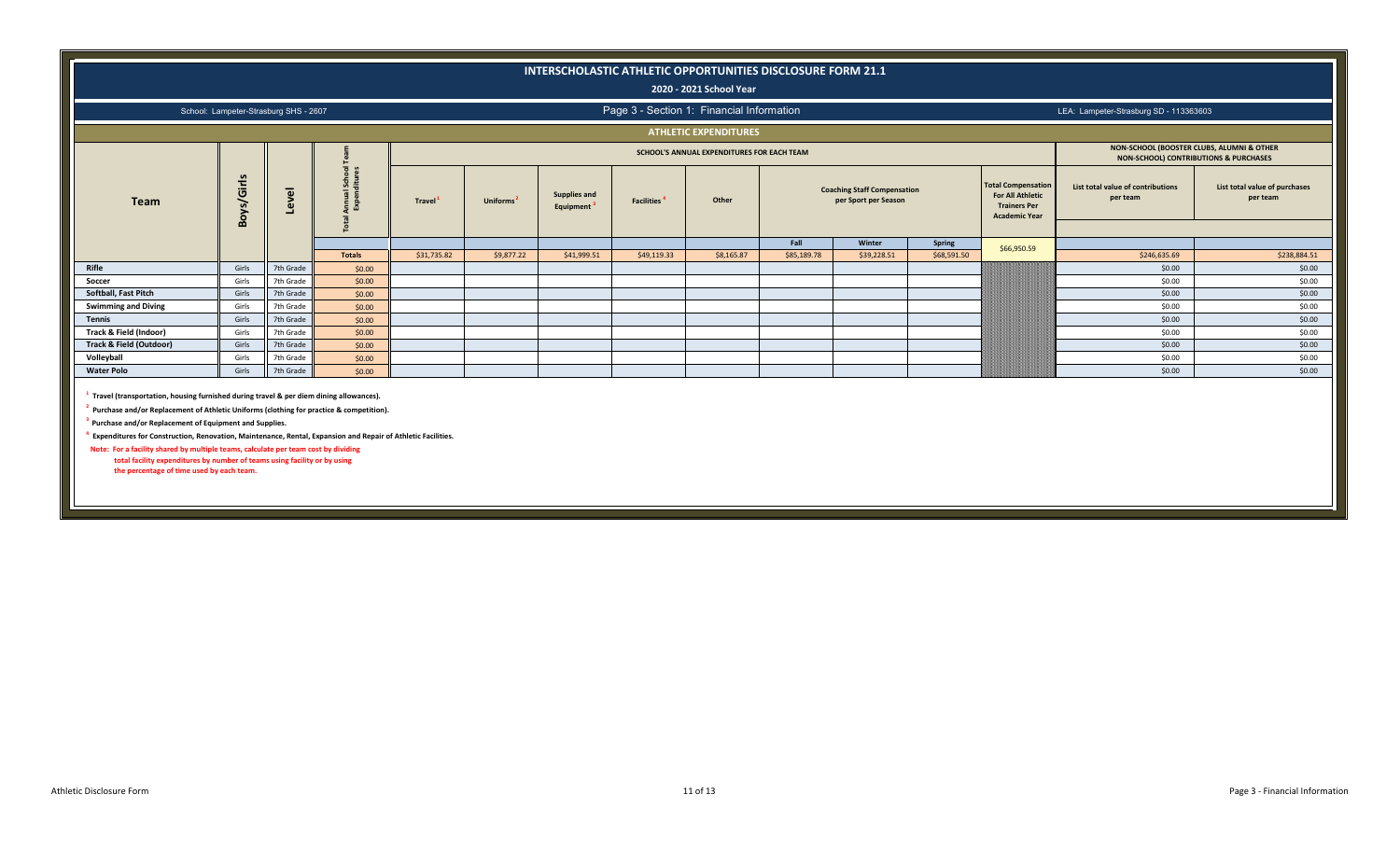|                                       |                                                                                                                    |                                                    |                        |                                   |                                       |                         | INTERSCHOLASTIC ATHLETIC OPPORTUNITIES DISCLOSURE FORM 21.1       | 2020 - 2021 School Year |                                             |                                                    |                        |                                   |                                        |                         |                                                                          |              |
|---------------------------------------|--------------------------------------------------------------------------------------------------------------------|----------------------------------------------------|------------------------|-----------------------------------|---------------------------------------|-------------------------|-------------------------------------------------------------------|-------------------------|---------------------------------------------|----------------------------------------------------|------------------------|-----------------------------------|----------------------------------------|-------------------------|--------------------------------------------------------------------------|--------------|
| School: Lampeter-Strasburg SHS - 2607 |                                                                                                                    |                                                    |                        |                                   |                                       |                         | Page 5 - Section 1: Gender and Race/Ethnicity Information         |                         |                                             |                                                    |                        |                                   | LEA: Lampeter-Strasburg SD - 113363603 |                         |                                                                          |              |
|                                       |                                                                                                                    |                                                    |                        |                                   |                                       |                         |                                                                   |                         |                                             |                                                    |                        |                                   |                                        |                         |                                                                          |              |
|                                       | <b>School Totals</b><br><b>Athletic Program Totals</b><br><b>Race/Ethnicity Code</b><br><b>Race/Ethnicity Code</b> |                                                    |                        |                                   |                                       |                         |                                                                   |                         |                                             |                                                    |                        |                                   |                                        |                         |                                                                          |              |
| Gender                                |                                                                                                                    |                                                    |                        |                                   |                                       |                         |                                                                   |                         |                                             |                                                    |                        |                                   |                                        |                         |                                                                          |              |
|                                       | American<br>Indian/Alaskan<br><b>Native</b>                                                                        | <b>Black/African</b><br>American<br>(Not Hispanic) | Hispanic<br>(Any Race) | White/Caucasian<br>(Not Hispanic) | <b>Multi-Racial</b><br>(Not Hispanic) | Asian<br>(Not Hispanic) | Native Hawaiian<br>or Other Pacific<br>Islander<br>(Not Hispanic) | Total                   | American<br>Indian/Alaskan<br><b>Native</b> | <b>Black/African</b><br>American<br>(Not Hispanic) | Hispanic<br>(Any Race) | White/Caucasian<br>(Not Hispanic) | <b>Multi-Racial</b><br>(Not Hispanic)  | Asian<br>(Not Hispanic) | <b>Native Hawaiian</b><br>or Other Pacific<br>Islander<br>(Not Hispanic) | <b>Total</b> |
| Male                                  | $\ast$                                                                                                             | $\ast$                                             | 47                     | 418                               | 23                                    | ∗                       | $\Omega$                                                          | 507                     | $\mathbf{0}$                                | $\Omega$                                           | <sup>0</sup>           | $\Omega$                          | $\Omega$                               | $\Omega$                | $\Omega$                                                                 | $\mathbf{0}$ |
| Female                                | $\ast$                                                                                                             | 14                                                 | 37                     | 387                               | 15                                    | $\ast$                  | $\Omega$                                                          | 465                     | $\Omega$                                    | $\Omega$                                           | <sup>0</sup>           | <sup>0</sup>                      | $\Omega$                               | $\Omega$                | $\Omega$                                                                 | $\mathbf{0}$ |
| Total                                 |                                                                                                                    | $\ast$                                             | 84                     | 805                               | 38                                    |                         |                                                                   | 972                     | 0                                           |                                                    |                        | 0                                 |                                        | Ω                       | $\Omega$                                                                 | $\mathbf{0}$ |

Note: Some information has been redacted in order to protect individual idendtification